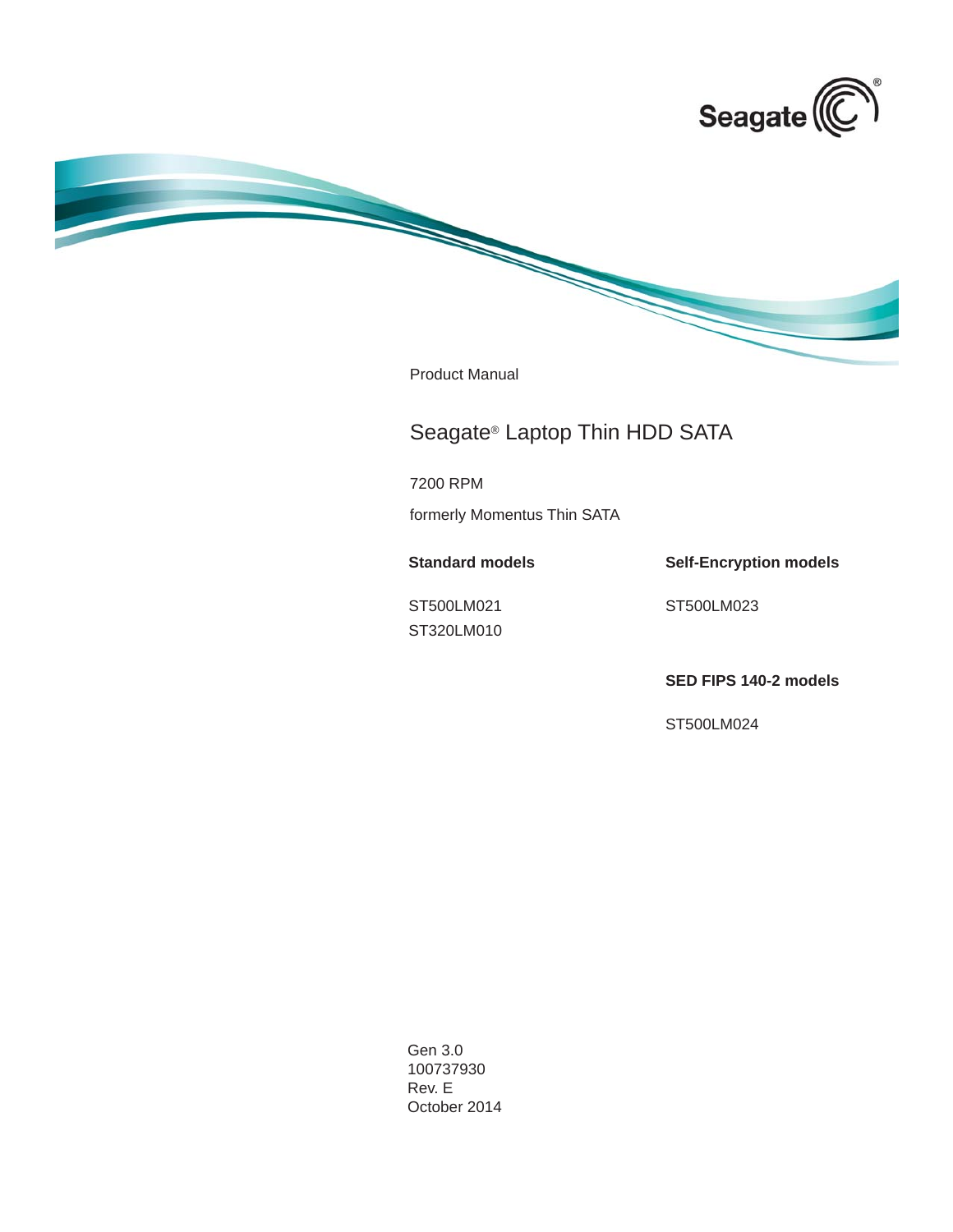# Document Revision History

| Revision | Date       | Description of Change                   |
|----------|------------|-----------------------------------------|
| Rev. A   | 11/20/2013 | Initial release.                        |
| Rev. B   | 01/03/2014 | 3 & 6.                                  |
| Rev. C   | 05/08/2014 | 4, 11, 13-14, 16 & 25.                  |
| Rev. D   | 06/11/2014 | $ $ fc, 2, 9, 15 & 17.                  |
| Rev. E   | 10/21/2014 | $ $ fc, 6-7, 8-9, 15-16, 21-23 & 27-29. |

© 2014 Seagate Technology LLC. All rights reserved.

Publication number: 100737930, Rev. E October 2014

Seagate, Seagate Technology and the Wave logo are registered trademarks of Seagate Technology LLC in the United States and/or other countries. Momentus and SeaTools are either trademarks or registered trademarks of Seagate Technology LLC or one of its affiliated companies in the United States and/or other countries. The FIPS logo is a certification mark of NIST, which does not imply product endorsement by NIST, the U.S., or Canadian governments. All other trademarks or registered trademarks are the property of their respective owners.

No part of this publication may be reproduced in any form without written permission of Seagate Technology LLC. Call 877-PUB-TEK1(877-782-8351) to request permission.

When referring to drive capacity, one gigabyte, or GB, equals one billion bytes and one terabyte, or TB, equals one trillion bytes. Your computer's operating system may use a different standard of measurement and report a lower capacity. In addition, some of the listed capacity is used for formatting and other functions, and thus will not be available for data storage. Actual quantities will vary based on various factors, including file size, file format, features and application software. Actual data rates may vary depending on operating environment and other factors. The export or re-export of hardware or software containing encryption may be regulated by the U.S. Department of Commerce, Bureau of Industry and Security (for more information, visit [www.bis.doc.](http://www.bis.doc.gov)gov), and controlled for import and use outside of the U.S. Seagate reserves the right to change, without notice, product offerings or specifications.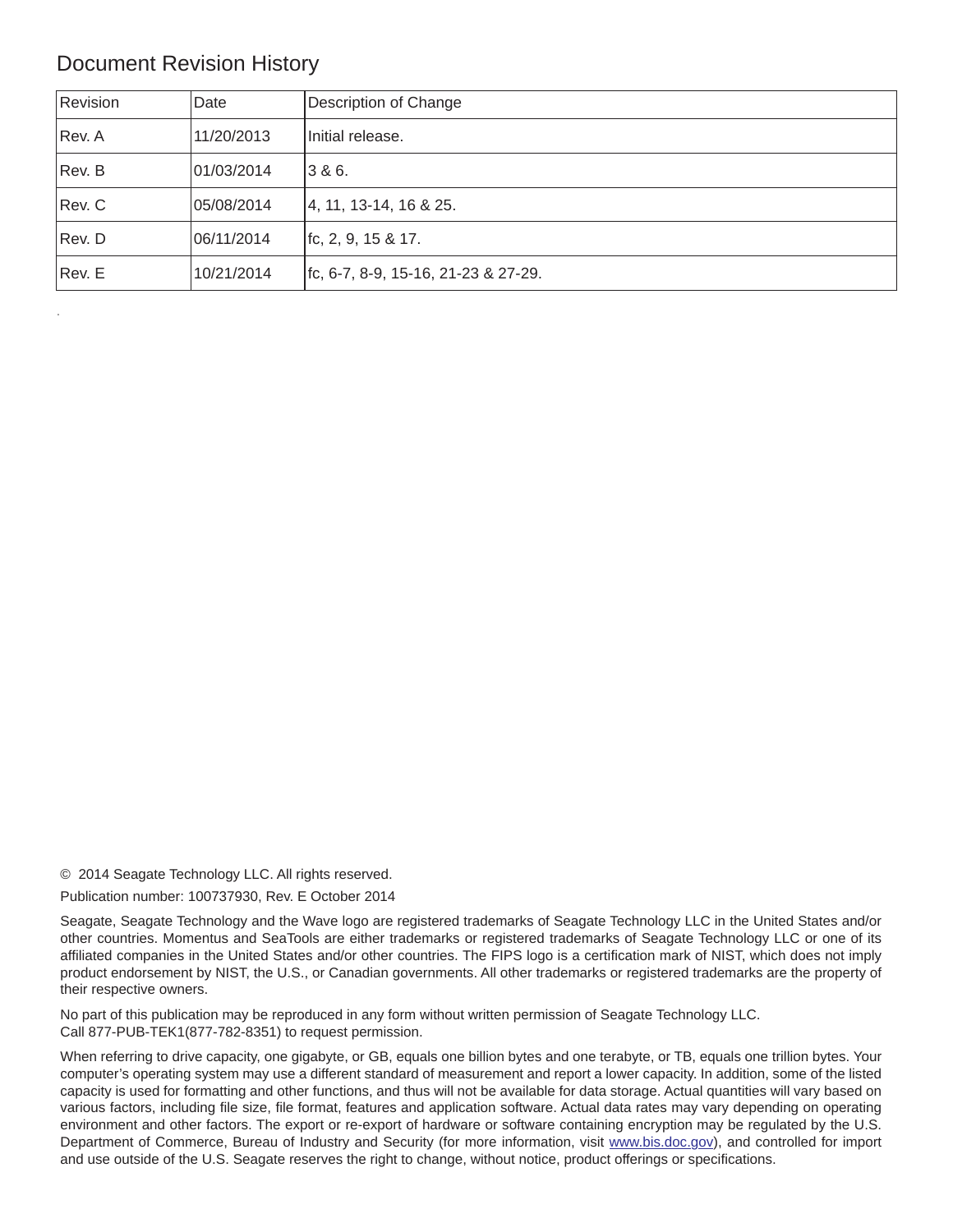# **Contents**

| 1.0 |      |                                                                                  |
|-----|------|----------------------------------------------------------------------------------|
|     | 1.1  |                                                                                  |
| 2.0 |      |                                                                                  |
|     | 2.1  |                                                                                  |
|     |      | 2.1.1                                                                            |
|     | 2.2  |                                                                                  |
|     | 2.3  |                                                                                  |
|     | 2.4  |                                                                                  |
|     |      |                                                                                  |
|     | 2.5  |                                                                                  |
|     | 2.6  | 10                                                                               |
|     | 2.7  | 10                                                                               |
|     |      | 2.7.1<br>10                                                                      |
|     |      | 2.7.2<br>12                                                                      |
|     |      | 2.7.3<br>12                                                                      |
|     |      | 2.7.4                                                                            |
|     | 2.8  |                                                                                  |
|     |      | 2.8.1                                                                            |
|     |      | 2.8.2                                                                            |
|     | 2.9  | Acoustics                                                                        |
|     |      | 2.9.1                                                                            |
|     | 2.10 |                                                                                  |
|     | 2.11 |                                                                                  |
|     |      |                                                                                  |
|     | 2.12 |                                                                                  |
|     |      | 2.12.1                                                                           |
|     |      | 2.12.2                                                                           |
|     |      | 2.12.3                                                                           |
|     | 2.13 | 17                                                                               |
|     |      | European Union Restriction of Hazardous Substances (RoHS) Directive 17<br>2.13.1 |
|     |      | 2.13.2<br>China Restriction of Hazardous Substances (RoHS) Directive  18         |
|     | 2.14 |                                                                                  |
| 3.0 |      |                                                                                  |
|     | 3.1  |                                                                                  |
|     | 3.2  |                                                                                  |
|     |      | 3.2.1                                                                            |
|     |      |                                                                                  |
|     | 3.3  |                                                                                  |
| 4.0 |      |                                                                                  |
| 5.0 |      |                                                                                  |
|     | 5.1  |                                                                                  |
|     | 5.2  |                                                                                  |
|     |      | 5.2.1                                                                            |
|     |      | 5.2.2                                                                            |
|     |      |                                                                                  |
|     |      | 5.2.3                                                                            |
|     |      | 5.2.4                                                                            |
|     | 5.3  |                                                                                  |
|     | 5.4  |                                                                                  |
|     | 5.5  |                                                                                  |
|     | 5.6  |                                                                                  |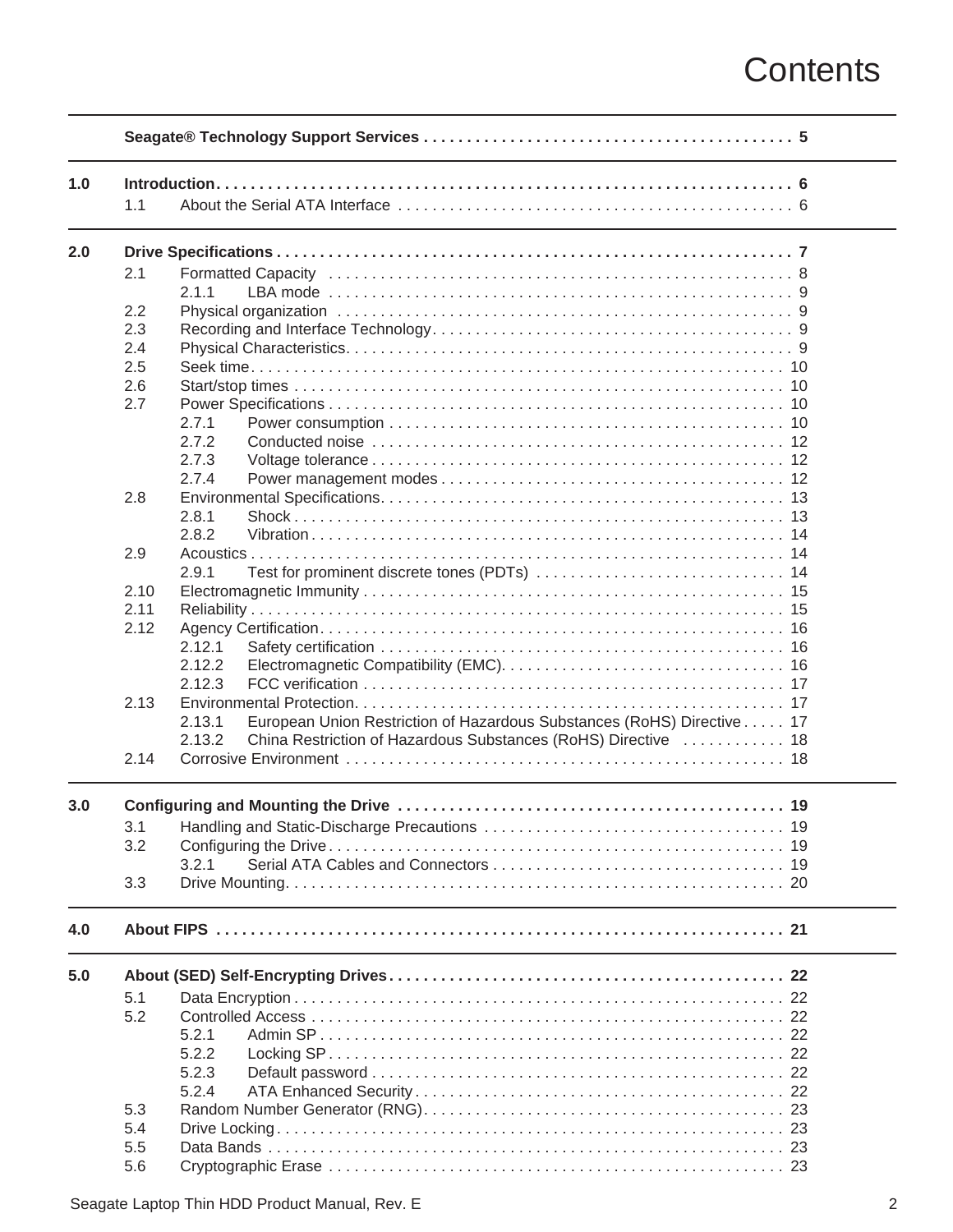# **Contents**

| 6.0 |     |     |  |
|-----|-----|-----|--|
|     | 6.1 |     |  |
|     | 6.2 |     |  |
|     | 6.3 |     |  |
|     |     |     |  |
|     |     |     |  |
|     |     | 633 |  |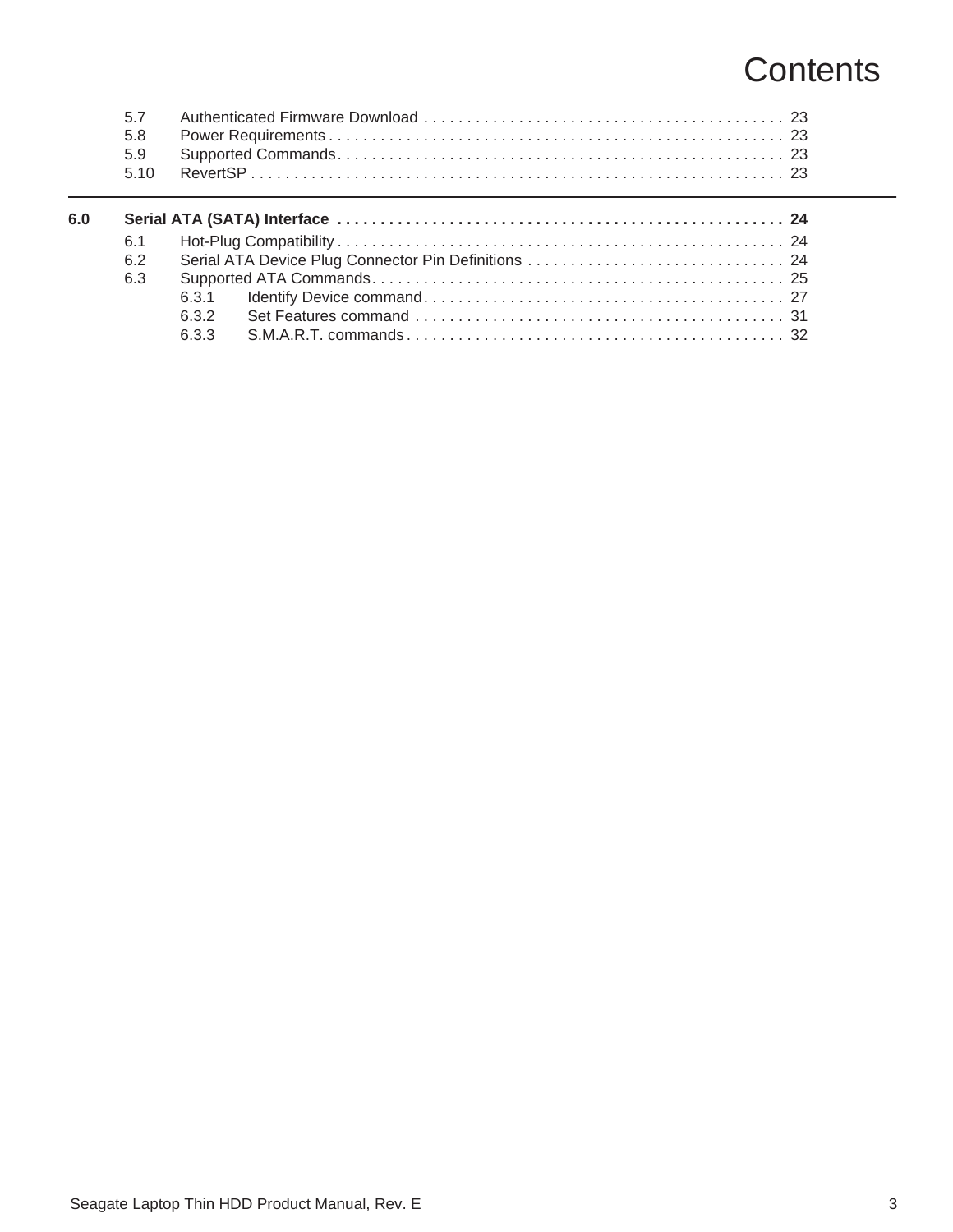# Figures

| Figure 1 |  |
|----------|--|
| Figure 2 |  |
| Figure 3 |  |
| Figure 4 |  |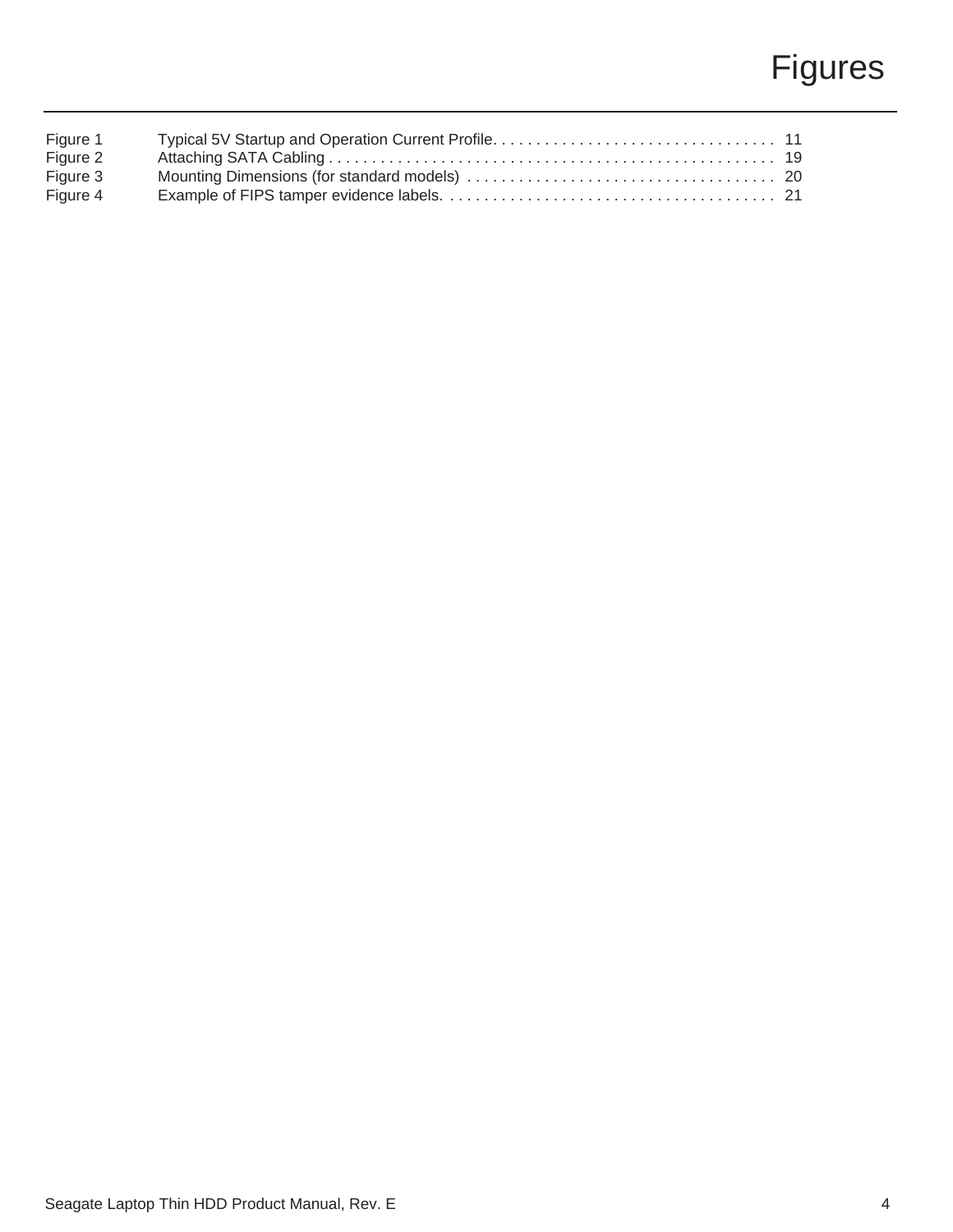# Seagate® Technology Support Services

<span id="page-5-0"></span>For information regarding online support and services, visit: [http://www.sea](http://www.seagate.com/about/contact-us/technical-support/)gate.com/about/contact-us/technical-support/

Available services include:

- Presales & Technical support
- Global Support Services telephone numbers & business hours
- Authorized Service Centers

[For information regarding Warranty Support, visit:](http://www.seagate.com/support/warranty-and-replacements/) http://www.seagate.com/support/warranty-and-replacements/

For information regarding data recovery services, visit: [http://www.seag](http://www.seagate.com/services-software/data-recovery-services/)ate.com/services-software/data-recovery-services/

[For Seagate OEM and Distribution partner portal, visit:](http://www.seagate.com/partners/) http://www.seagate.com/partners/

[For Seagate reseller portal, visit:](http://www.seagate.com/partners/my-spp-dashboard/) http://www.seagate.com/partners/my-spp-dashboard/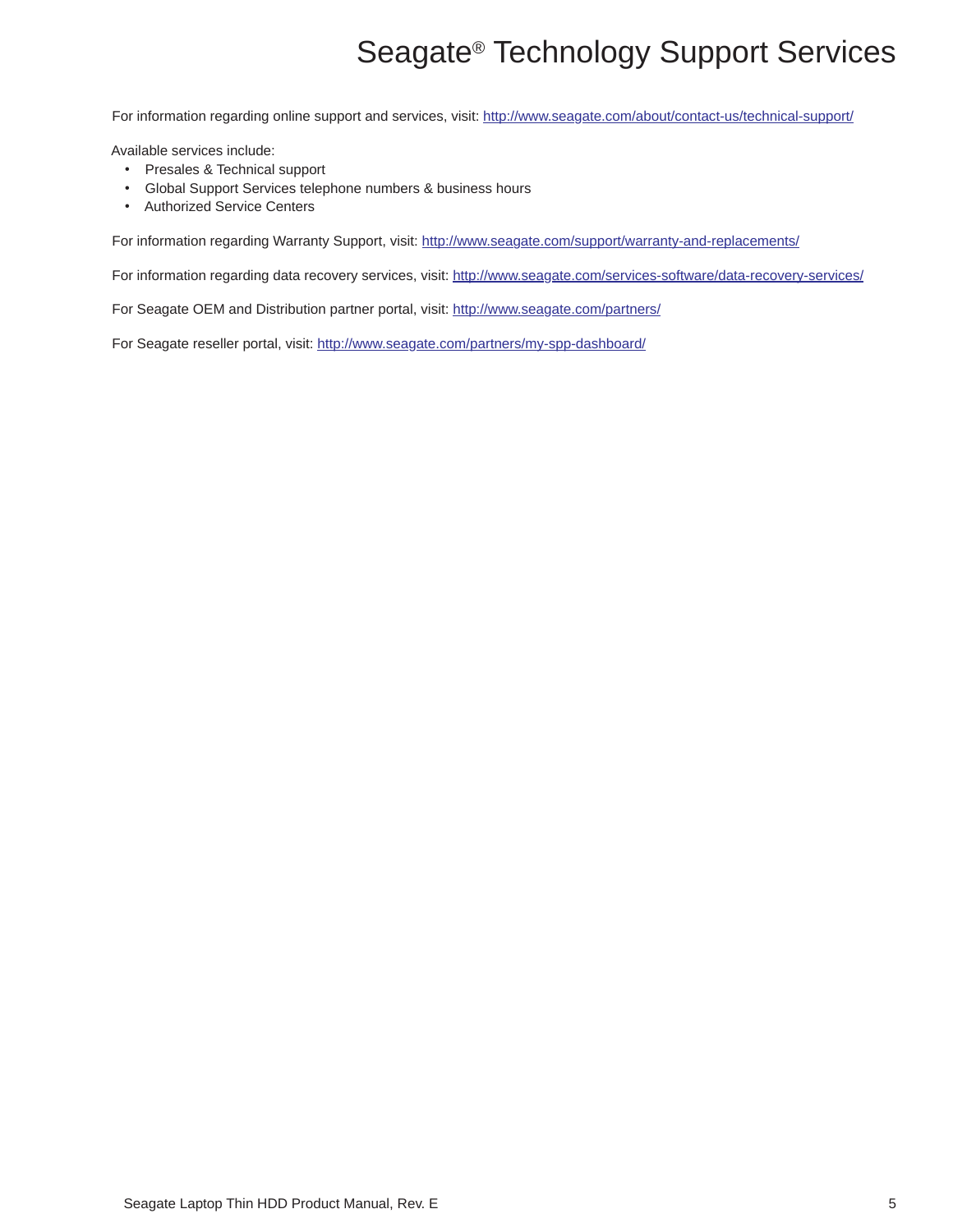# <span id="page-6-0"></span>**1.0 Introduction**

This manual describes the functional, mechanical and interface specifications for the following Seagate® Laptop Thin HDD model drives:

| <b>Standard models</b> | <b>Self-Encryption models</b> | SED FIPS 140-2 models |
|------------------------|-------------------------------|-----------------------|
| ST500LM021 - 1KJ152    | ST500LM023 - 1RR152           | ST500LM024 - 1RS152   |
| ST320LM010 - 1KJ15C    |                               |                       |

**Note** Previous generations of Seagate Self-Encrypting Drive models were called Full Disk Encryption (FDE) models before a differentiation between drive-based encryption and other forms of encryption was necessary.

For more information on SED drives see **[About \(SED\) Self-Encrypting Drives](#page-22-0)** on page 22.

For more information on FIPS 140-2 Level 2 certification see **About FIPS** [on page 21](#page-21-0).

These drives provide the following key features:

- 7200-RPM spindle speed.
- 32MB buffer.
- Quiet operation. Fluid Dynamic Bearing (FDB) motor.
- High instantaneous (burst) data-transfer rates (up to 6Gb/s).
- **Perpendicular recording technology.**
- State-of-the-art cache and on-the-fly error-correction algorithms.
- Native Command Queuing (NCQ) with command ordering.
- Full-track multiple-sector transfer capability without local processor intervention.
- 1000 Gs nonoperating shock and 400 Gs of operating shock.
- SeaTools<sup>™</sup> diagnostic software performs a drive self-test that eliminates unnecessary drive returns.
- The 3D Defense System™, which includes Drive Defense, Data Defense and Diagnostic Defense, offers the industry's most comprehensive protection for disk drives.
- Support for S.M.A.R.T. drive monitoring and reporting.
- Support for Read Multiple and Write Multiple commands.
- Worldwide Name (WWN) capability uniquely identifies the drive.

#### <span id="page-6-1"></span>**1.1 About the Serial ATA Interface**

The Serial ATA interface provides several advantages over the traditional (parallel) ATA interface. The primary advantages include:

- Easy installation and configuration with true plug-and-play connectivity. It is not necessary to set any jumpers or other configuration options.
- Thinner and more flexible cabling for improved enclosure airflow and ease of installation.
- Scalability to higher performance levels.

In addition, Serial ATA makes the transition from parallel ATA easy by providing legacy software support. Serial ATA was designed to allow users to install a Serial ATA host adapter and Serial ATA disk drive in the current system and expect all of the existing applications to work as normal.

The Serial ATA interface connects each disk drive in a point-to-point configuration with the Serial ATA host adapter. There is no master/ slave relationship with Serial ATA devices like there is with parallel ATA. If two drives are attached on one Serial ATA host adapter, the host operating system views the two devices as if they were both "masters" on two separate ports. This essentially means both drives behave as if they are Device 0 (master) devices.

**Note** The host adapter may, optionally, emulate a master/slave environment to host software where two devices on separate Serial ATA ports are represented to host software as a Device 0 (master) and Device 1 (slave) accessed at the same set of host bus addresses. A host adapter that emulates a master/slave environment manages two sets of shadow registers. This is not a typical Serial ATA environment.

The Serial ATA host adapter and drive share the function of emulating parallel ATA device behavior to provide backward compatibility with existing host systems and software. The Command and Control Block registers, PIO and DMA data transfers, resets, and interrupts are all emulated.

The Serial ATA host adapter contains a set of registers that shadow the contents of the traditional device registers, referred to as the Shadow Register Block. All Serial ATA devices behave like Device 0 devices. For additional information about how Serial ATA emulates parallel ATA, refer to the *Serial ATA International Organization: Serial ATA* [\(Revision 3.2\). The specification can be downloaded from](http://www.serialata.org/ ) [w](http://www.serialata.org/ )ww.serialata.org.

#### Seagate Laptop Thin HDD Product Manual, Rev. E 6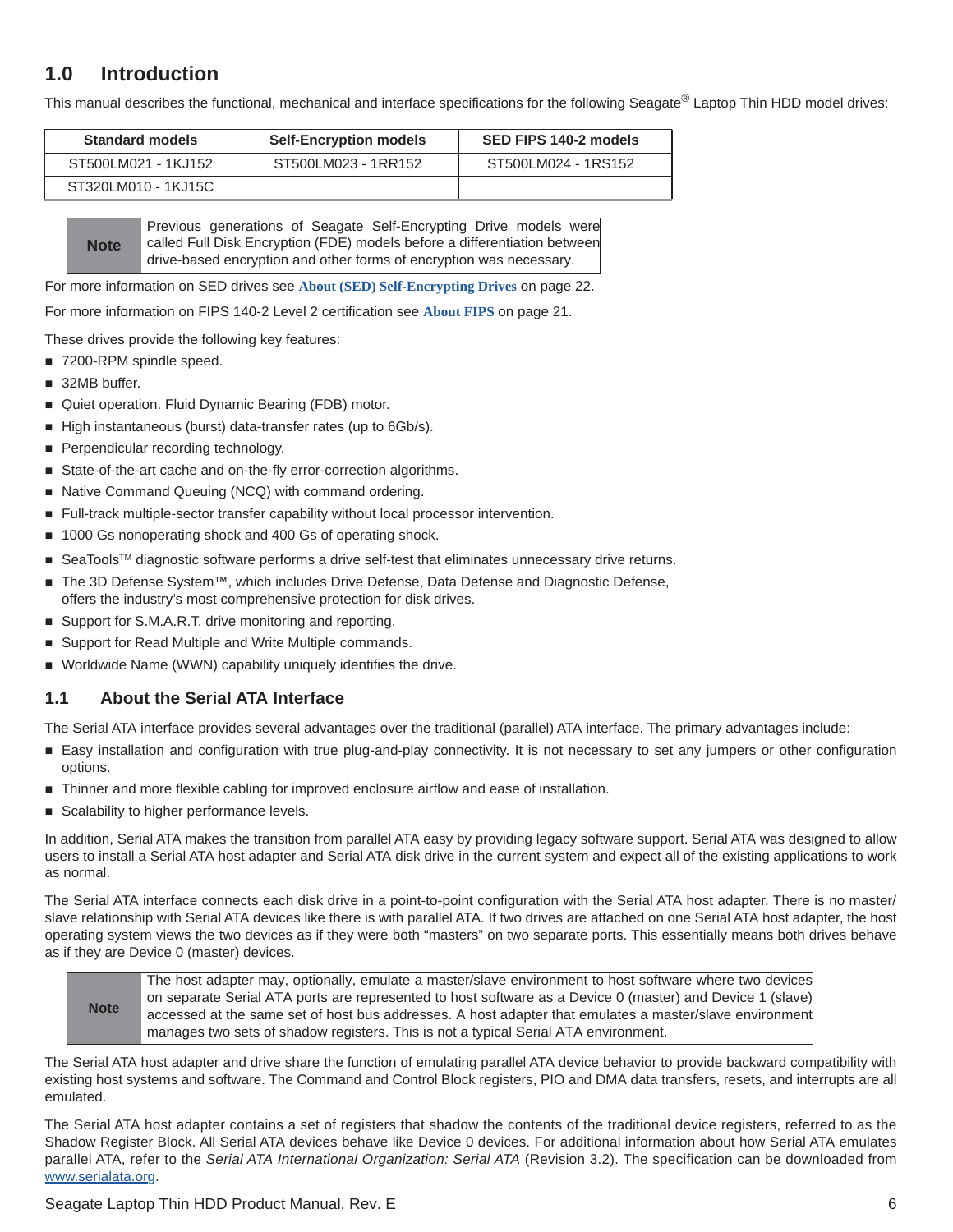# <span id="page-7-0"></span>**2.0 Drive Specifications**

Unless otherwise noted, all specifications are measured under ambient conditions, at 25°C, and nominal power. For convenience, the phrases *the drive* and *this drive* are used throughout this manual to indicate the following drive models:

The specification summaries listed in the following tables are for quick reference. For details on specification measurement or definition, refer to the appropriate section of this manual.

#### *Table 1 Drive Specifications Summary*

| <b>Drive Specification</b>                            | ST500LM021, ST500LM023<br>& ST500LM024                            | ST320LM010  |
|-------------------------------------------------------|-------------------------------------------------------------------|-------------|
| Formatted capacity <sup>(1)</sup>                     | 500 GB                                                            | 320 GB      |
| Guaranteed sectors                                    | 976,773,168                                                       | 625,142,448 |
| Heads                                                 | $\overline{2}$                                                    |             |
| <b>Disks</b>                                          | $\mathbf{1}$                                                      |             |
| Bytes per sector                                      | 512 (logical) / 4096 (physical)                                   |             |
| Recording density                                     | 1875 Kb/in                                                        |             |
| Track density                                         | 375 Ktracks/in avg                                                |             |
| Areal density                                         | 670 Gb/in <sup>2</sup> avg                                        |             |
| Spindle speed                                         | 7200 RPM                                                          |             |
| Sustained data transfer rate OD                       | 135 MB/s max                                                      |             |
| I/O data-transfer rate                                | 600 MB/s max                                                      |             |
| ATA data-transfer modes supported                     | PIO modes 0-4<br>Multiword DMA modes 0-2<br>Ultra DMA modes 0-6   |             |
| Cache buffer                                          | 32 MB                                                             |             |
| Height                                                | 6.8 +/- 0.2 mm (0.268 +/-.008 in)                                 |             |
| Width                                                 | 69.85 +/- 0.25 mm (2.750 +/- 0.010 in)                            |             |
| Length                                                | 100.35 +0.20 / -0.25 mm (3.951 +0.008 / -0.010 in)                |             |
| Weight (typical)                                      | <95 g (0.209 lb)                                                  |             |
| Average latency                                       | 4.2ms                                                             |             |
| Startup current (typical) 5V (peak)                   | 1.0A                                                              |             |
| Voltage tolerance (including noise)                   | $5V \pm 5%$                                                       |             |
| Operating temperature                                 | 0° to 60°C                                                        |             |
| Nonoperating temperature<br>(Ambient)                 | $-40^\circ$ to 70 $\degree$ C                                     |             |
| Temperature gradient (max)                            | 20°C per hour max (operating)<br>35°C per hour max (nonoperating) |             |
| Relative humidity                                     | 5% to 95% (operating)<br>5% to 95% (nonoperating)                 |             |
| Relative humidity gradient                            | 30% per hour max                                                  |             |
| Wet bulb temperature (max)                            | 37.7°C max (operating)<br>40.0°C max (nonoperating)               |             |
| Altitude, operating                                   | $-304.8$ m to 3048 m (-1000 ft to 10,000+ ft)                     |             |
| Altitude, nonoperating<br>(below mean sea level, max) | $-304.8$ m to 12,192 m (-1000 ft to 40,000+ ft)                   |             |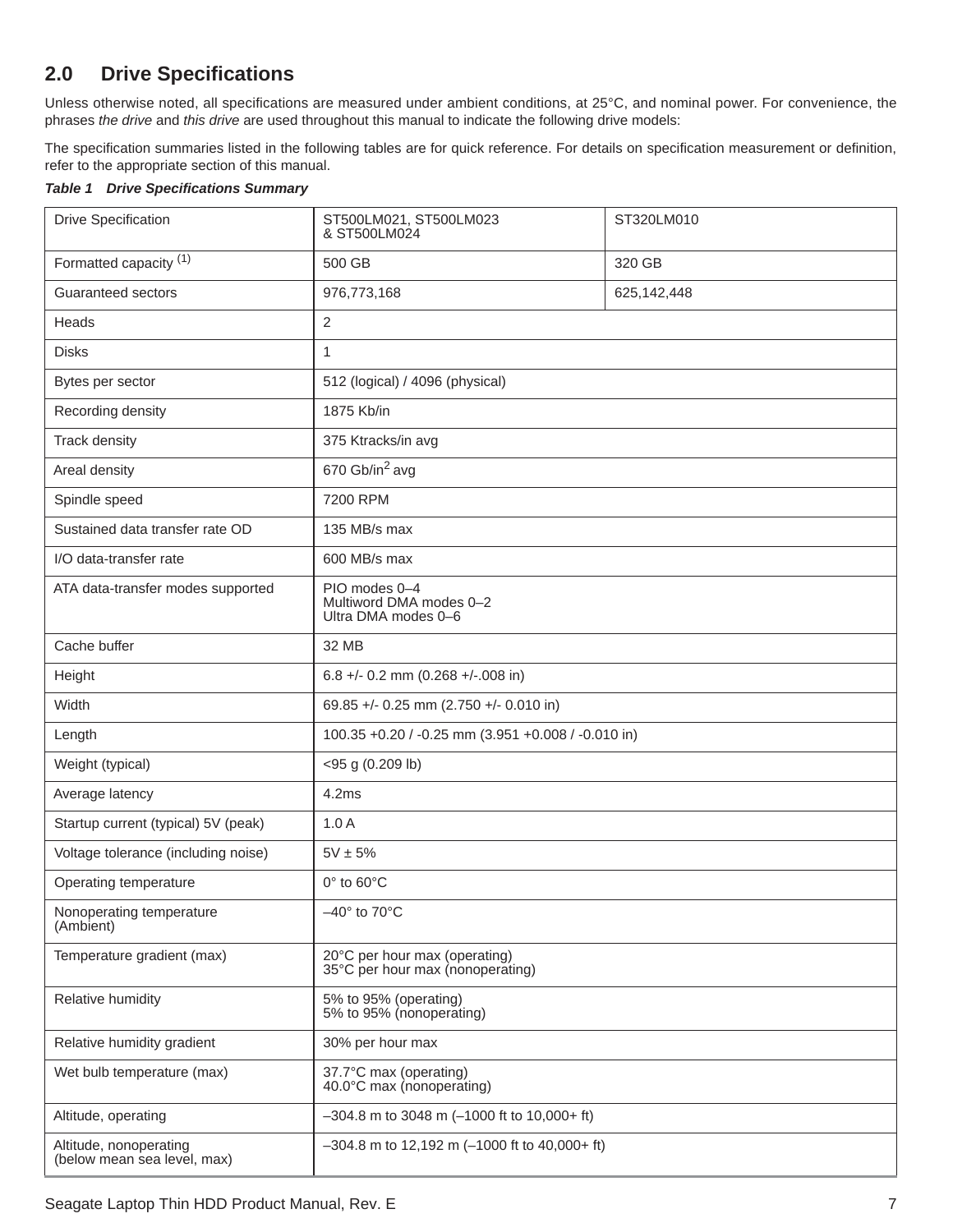#### *Table 1 Drive Specifications Summary (continued)*

| <b>Drive Specification</b>                                                  | ST500LM021, ST500LM023<br>ST320LM010<br>& ST500LM024                                                                                                                                                                                                                                                                                                                                                                                                   |                                                                                                                                                                                           |  |
|-----------------------------------------------------------------------------|--------------------------------------------------------------------------------------------------------------------------------------------------------------------------------------------------------------------------------------------------------------------------------------------------------------------------------------------------------------------------------------------------------------------------------------------------------|-------------------------------------------------------------------------------------------------------------------------------------------------------------------------------------------|--|
| <b>Operational Shock</b>                                                    | 400 Gs at 2 ms max                                                                                                                                                                                                                                                                                                                                                                                                                                     |                                                                                                                                                                                           |  |
| Non-Operational Shock                                                       | $1000$ Gs at 1 ms max                                                                                                                                                                                                                                                                                                                                                                                                                                  |                                                                                                                                                                                           |  |
| Vibration, operating                                                        | 5-200 Hz: 2.0 Gs<br>201-500 Hz: 1.0 Gs                                                                                                                                                                                                                                                                                                                                                                                                                 |                                                                                                                                                                                           |  |
| Vibration, nonoperating                                                     | 5-500 Hz: 5.0 Gs                                                                                                                                                                                                                                                                                                                                                                                                                                       |                                                                                                                                                                                           |  |
| Nonrecoverable read errors                                                  | 1 per $10^{14}$ bits read                                                                                                                                                                                                                                                                                                                                                                                                                              |                                                                                                                                                                                           |  |
| Rated workload                                                              | does not exceed the average annualized workload rate limit of 55TB/year. Workloads<br>exceeding the annualized rate may degrade the drive MTBF and impact product reliability.<br>on hours. Workload rate limit = TB transferred $\times$ (8760/recorded power-on hours).                                                                                                                                                                              | Average rate of <55TB/year. The MTBF specification for the drive assumes the I/O workload<br>The average annualized workload rate limit is in units of TB per year, or TB per 8760 power- |  |
| Warranty                                                                    | To determine the warranty for a specific drive, use a web browser to access the following<br>web page: http://www.seagate.com/support/warranty-and-replacements/.<br>From this page, click on the "Check to see if the drive is under Warranty" link. The following<br>are required to be provided: the drive serial number, model number (or part number) and<br>country of purchase. The system will display the warranty information for the drive. |                                                                                                                                                                                           |  |
| Load-unload cycles                                                          | 600,000 at 25°C, 50% rel. humidity                                                                                                                                                                                                                                                                                                                                                                                                                     |                                                                                                                                                                                           |  |
| Supports Hotplug operation per the<br>Serial ATA Revision 3.2 specification | Yes                                                                                                                                                                                                                                                                                                                                                                                                                                                    |                                                                                                                                                                                           |  |

1. One GB equals one billion bytes when referring to hard drive capacity. Accessible capacity may vary depending on operating environment and formatting.

## <span id="page-8-0"></span>**2.1 Formatted Capacity**

| <b>Model</b> | Formatted Capacity <sup>(1)</sup> | <b>Guaranteed Sectors</b> | <b>Bytes per Sector</b>         |
|--------------|-----------------------------------|---------------------------|---------------------------------|
| 500GB model  | 500 GB                            | 976.773.168               | 512 (logical) / 4096 (physical) |
| 320GB model  | 320 GB                            | 625,142,448               |                                 |

1. One GB equals one billion bytes when referring to hard drive capacity. Accessible capacity may vary depending on operating environment and formatting.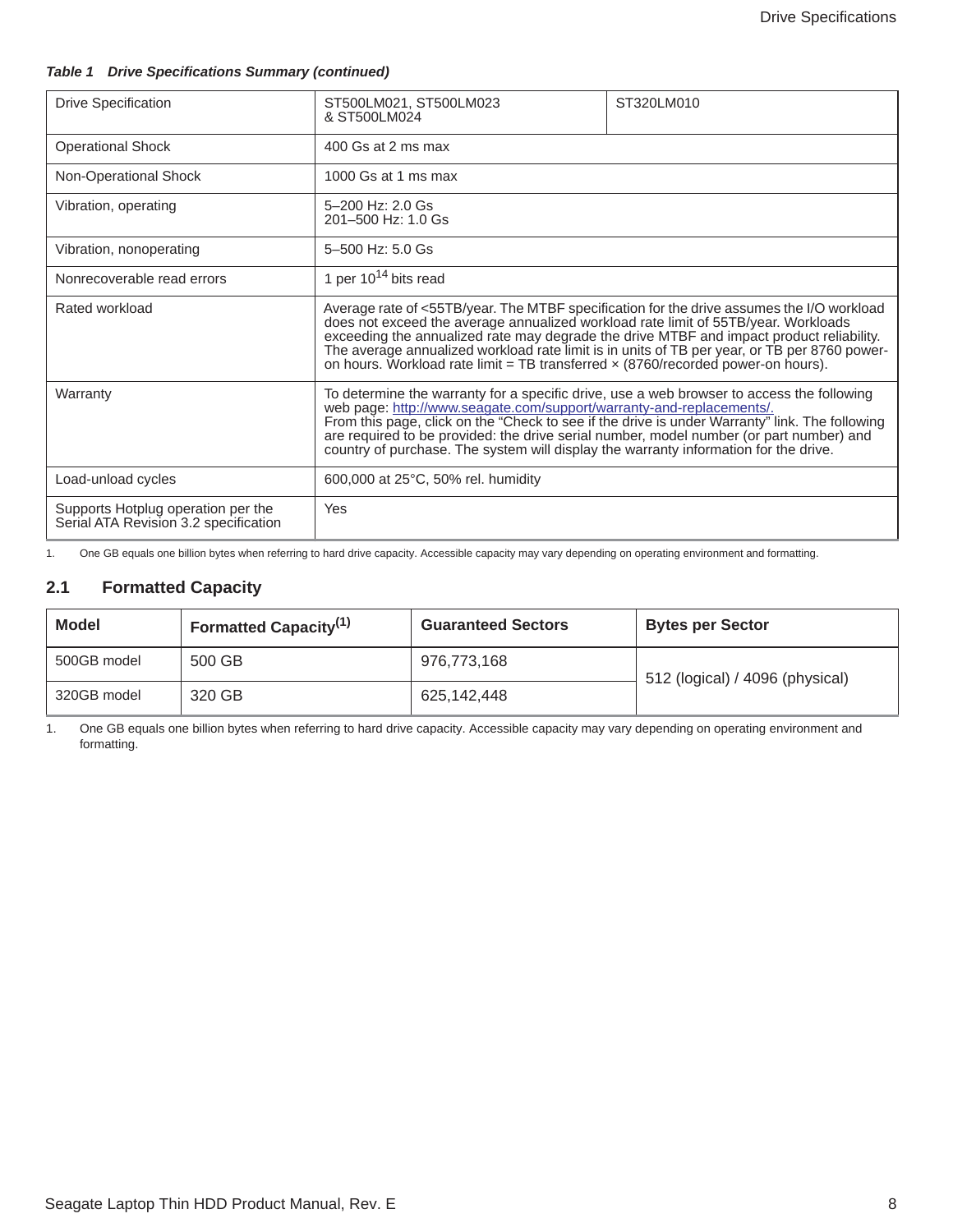#### <span id="page-9-0"></span>**2.1.1 LBA mode**

When addressing these drives in LBA mode, all blocks (sectors) are consecutively numbered from 0 to  $n-1$ , where n is the number of guaranteed sectors as defined above.

Refer to **[Configuring and Mounting the Drive](#page-19-0)** on page 19 (words 60-61 and 100-103) for additional information about 48-bit addressing support of drives with capacities over 137 GB.

## <span id="page-9-1"></span>**2.2 Physical organization**

| Drive model                            | <b>Read/write heads</b> | Number of discs |
|----------------------------------------|-------------------------|-----------------|
| ST500LM021, ST500LM023<br>& ST500LM024 |                         |                 |
| ST320LM010                             |                         |                 |

## <span id="page-9-2"></span>**2.3 Recording and Interface Technology**

| Interface                    | Serial ATA (SATA)          |
|------------------------------|----------------------------|
| Recording method             | Perpendicular              |
| Recording density            | 1875 Kb/in                 |
| <b>Track density</b>         | 375 ktracks/in avg         |
| Areal density                | 670 Gb/in <sup>2</sup> avg |
| Spindle speed                | 7200 RPM +/- 0.2%          |
| Sustained data transfer rate | 135 MB/s max               |
| I/O data-transfer rate       | 600 MB/s max               |

## <span id="page-9-3"></span>**2.4 Physical Characteristics**

|            | Height                | $6.8 +/- 0.2$ mm $(0.268 +/- 0.08$ in)             |
|------------|-----------------------|----------------------------------------------------|
|            | Width                 | 69.85 +/- 0.25 mm (2.750 +/- 0.010 in)             |
| All models | Length                | 100.35 +0.20 / -0.25 mm (3.951 +0.008 / -0.010 in) |
|            | <b>Typical weight</b> | $<$ 95 g (0.209 lb)                                |
|            | Cache buffer          | 32 MB (32,384 KB)                                  |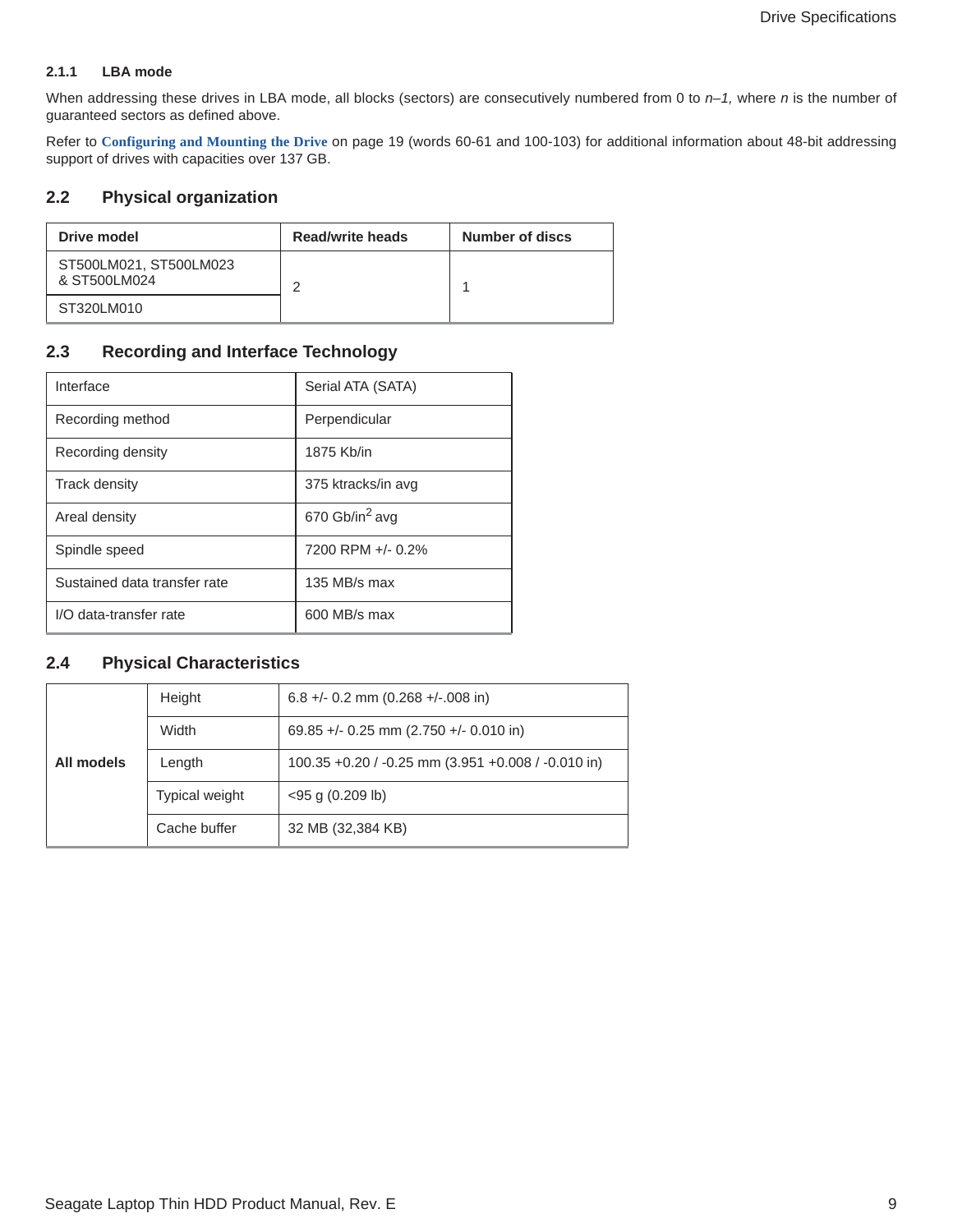## <span id="page-10-0"></span>**2.5 Seek time**

Seek measurements are taken with nominal power at 25°C ambient temperature. All times are measured using drive diagnostics. The specifications in the table below are defined as follows:

- Track-to-track seek time is an average of all possible single-track seeks in both directions.
- Average seek time is a true statistical random average of at least 5000 measurements of seeks between random tracks, less overhead.

#### *Table 2 Typical seek times*

| Typical seek times (ms) | Read |
|-------------------------|------|
| Track-to-track          | 1.5  |
| Average                 | 11.0 |
| Average latency         | 4.2  |

**Note** These drives are designed to consistently meet the seek times represented in this manual. Physical seeks, regardless of mode (such as track-to-track and average), are expected to meet the noted values. However, due to the manner in which these drives are formatted, benchmark tests that include command overhead or measure logical seeks may produce results that vary from these specifications.

## <span id="page-10-1"></span>**2.6 Start/stop times**

#### *Table 3 Start/stop times*

| Typical seek times (ms) | <b>Typical</b> | Max $@25^{\circ}C$ |  |
|-------------------------|----------------|--------------------|--|
| Power-on to ready (sec) | 3.5            | 4.O                |  |
| Standby to ready (sec)  | 3.0            | 3.5                |  |

## <span id="page-10-2"></span>**2.7 Power Specifications**

The drive receives DC power (+5V) through a native SATA power connector (refer to **[Figure 2](#page-19-4)**).

#### <span id="page-10-3"></span>**2.7.1 Power consumption**

Power requirements for the drives are listed in the table in **Table 4**. Typical power measurements are based on an average of drives tested, under nominal conditions, at 25°C ambient temperature. These power measurements are done with Interface Power Management modes like HIPM and DIPM enabled.

#### **Spinup power**

Spinup power is measured from the time of power-on to the time that the drive spindle reaches operating speed.

#### **Seek mode**

During seek mode, the read/write actuator arm moves toward a specific position on the disk surface and does not execute a read or write operation. Servo electronics are active. Seek mode power is measured based on three random seek operations every 100 ms. This mode is not typical.

#### ■ Read/write power and current

Read/write power is measured with the heads on track, based on three 63 sector read or write operations every 100 ms.

#### **Idle mode power**

Idle mode power is measured with the drive up to speed, with servo electronics active and with the heads in a random track location.

#### **Standby mode**

During standby mode, the drive accepts commands, but the drive is not spinning, and the servo and read/write electronics are in power-down mode.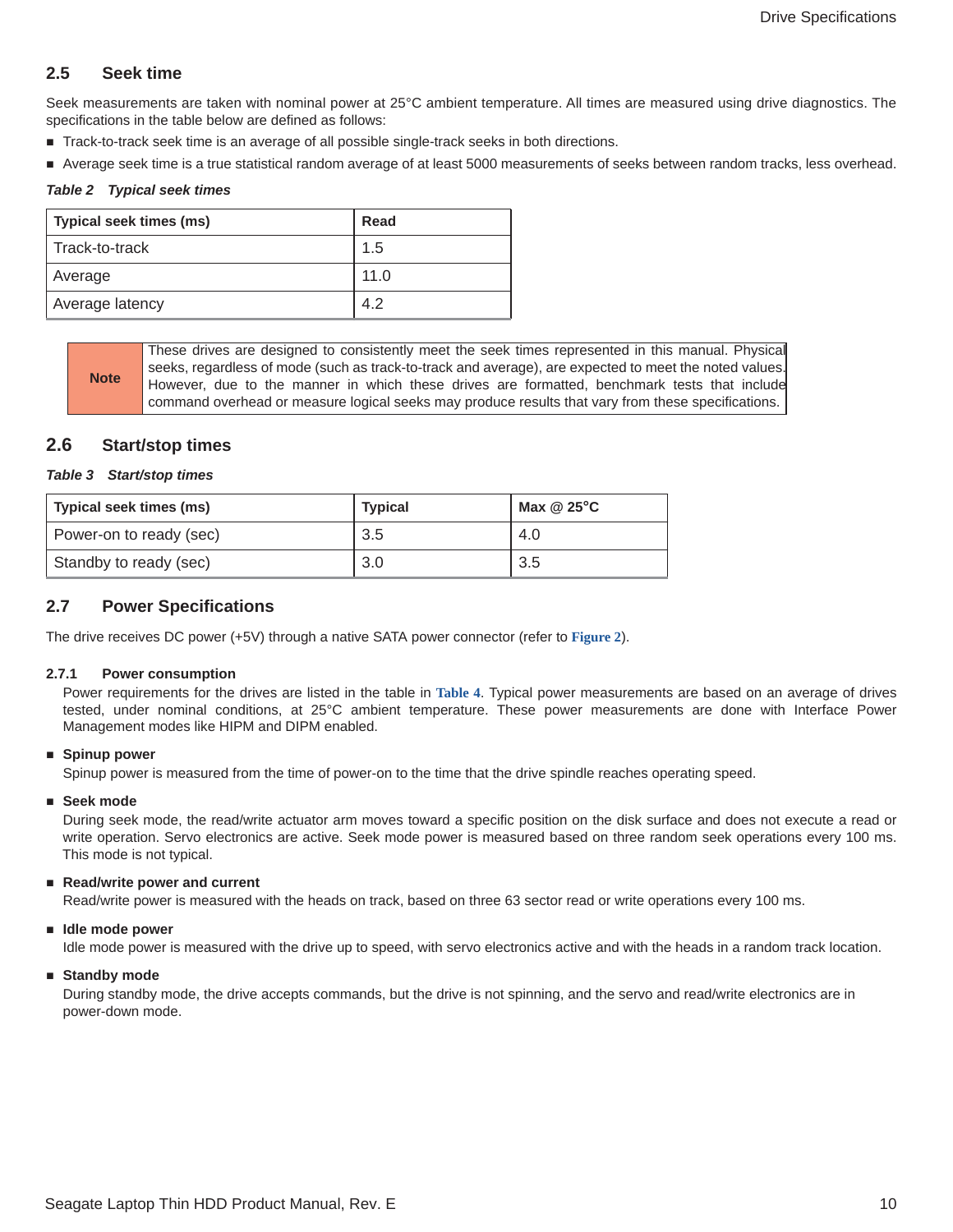#### *Table 4 DC Power Requirements*

| <b>Power Dissipation</b> | +5V input average (25°C) |
|--------------------------|--------------------------|
| Spinup (max)             | 1.00A                    |
| Seek average             | 1.80W                    |
| Write average            | 1.90W                    |
| Read average             | 1.70W                    |
| Idle, performance (1)    | 1.50W                    |
| Idle, active             | 0.90W                    |
| Idle, low power mode     | 0.65W                    |
| Standby $(2)$            | 0.18W                    |
| Sleep                    | 0.18W                    |

1. During periods of drive idle, some offline activity may occur according to the S.M.A.R.T. specification, which may increase acoustic and power to operational levels.

2. Standby power is measured at steady state (after 200ms from transition)

#### **2.7.1.1 Typical current profiles**

The typical 5V startup and operation current profile is shown in **[Figure 1](#page-11-0)**.

#### <span id="page-11-0"></span>*Figure 1 Typical 5V Startup and Operation Current Profile*

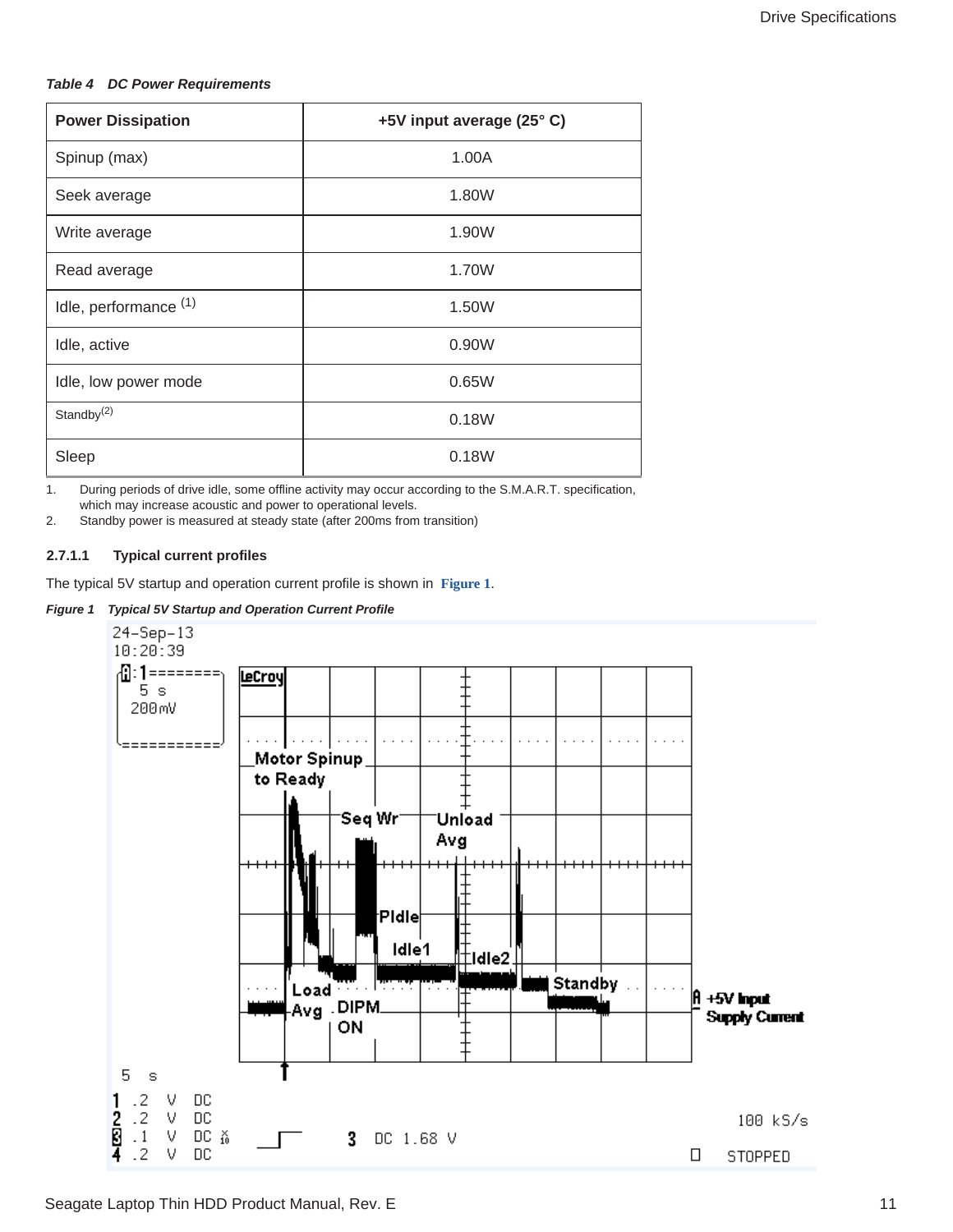#### <span id="page-12-0"></span>**2.7.2 Conducted noise**

Input noise ripple is measured at the host system power supply across an equivalent 15-ohm resistive load on the +5 volt line.

 Using 5-volt power, the drive is expected to operate with a maximum of 100 mV peak-to-peak square-wave injected noise at up to 20 MHz.

**Note** Equivalent resistance is calculated by dividing the nominal voltage by the typical RMS read/write current.

#### <span id="page-12-1"></span>**2.7.3 Voltage tolerance**

Voltage tolerance (including noise):

 $+5V \pm 5%$ 

#### <span id="page-12-2"></span>**2.7.4 Power management modes**

The drive provides programmable power management to provide greater energy efficiency. In most systems, power management is controlled through the system setup program. The drive features the following power-management modes:

| <b>Power modes</b> | <b>Heads</b> | <b>Spindle</b> | <b>Buffer</b>          |  |
|--------------------|--------------|----------------|------------------------|--|
| Active (operating) | Tracking     | Rotating       | Full power             |  |
| Idle, performance  | Tracking     | Rotating       | Self refresh-low power |  |
| Idle, active       | Floating     | Rotating       | Self refresh-low power |  |
| Idle, low power    | Parked       | Rotating       | Self refresh-low power |  |
| Standby            | Parked       | Stopped        | Self refresh-low power |  |
| Sleep              | Parked       | Stopped        | Self refresh-low power |  |

#### **Active mode**

The drive is in active mode during the read/write and seek operations.

#### **Idle mode**

The buffer remains enabled, and the drive accepts all commands and returns to active mode any time disk access is necessary.

#### **Standby mode**

The drive enters standby mode when the host sends a standby Immediate command. If the host has set the standby timer, the drive can also enter standby mode automatically after the drive has been inactive for a specifiable length of time. The standby timer delay is established using a standby or idle command. In standby mode, the drive buffer is enabled, the heads are parked and the spindle is at rest. The drive accepts all commands and returns to active mode any time disk access is necessary.

#### **Sleep mode**

The drive enters sleep mode after receiving a sleep command from the host. In sleep mode, the drive buffer is disabled, the heads are parked and the spindle is at rest. The drive leaves sleep mode after it receives a hard reset or soft reset from the host. After receiving a reset, the drive exits sleep mode and enters standby mode with all current translation parameters intact.

#### **Idle and standby timers**

Each time the drive performs an active function (read, write or seek), the standby timer is reinitialized and begins counting down from its specified delay times to zero. If the standby timer reaches zero before any drive activity is required, the drive makes a transition to standby mode. In both Idle and standby mode, the drive accepts all commands and returns to active mode when disk access is necessary.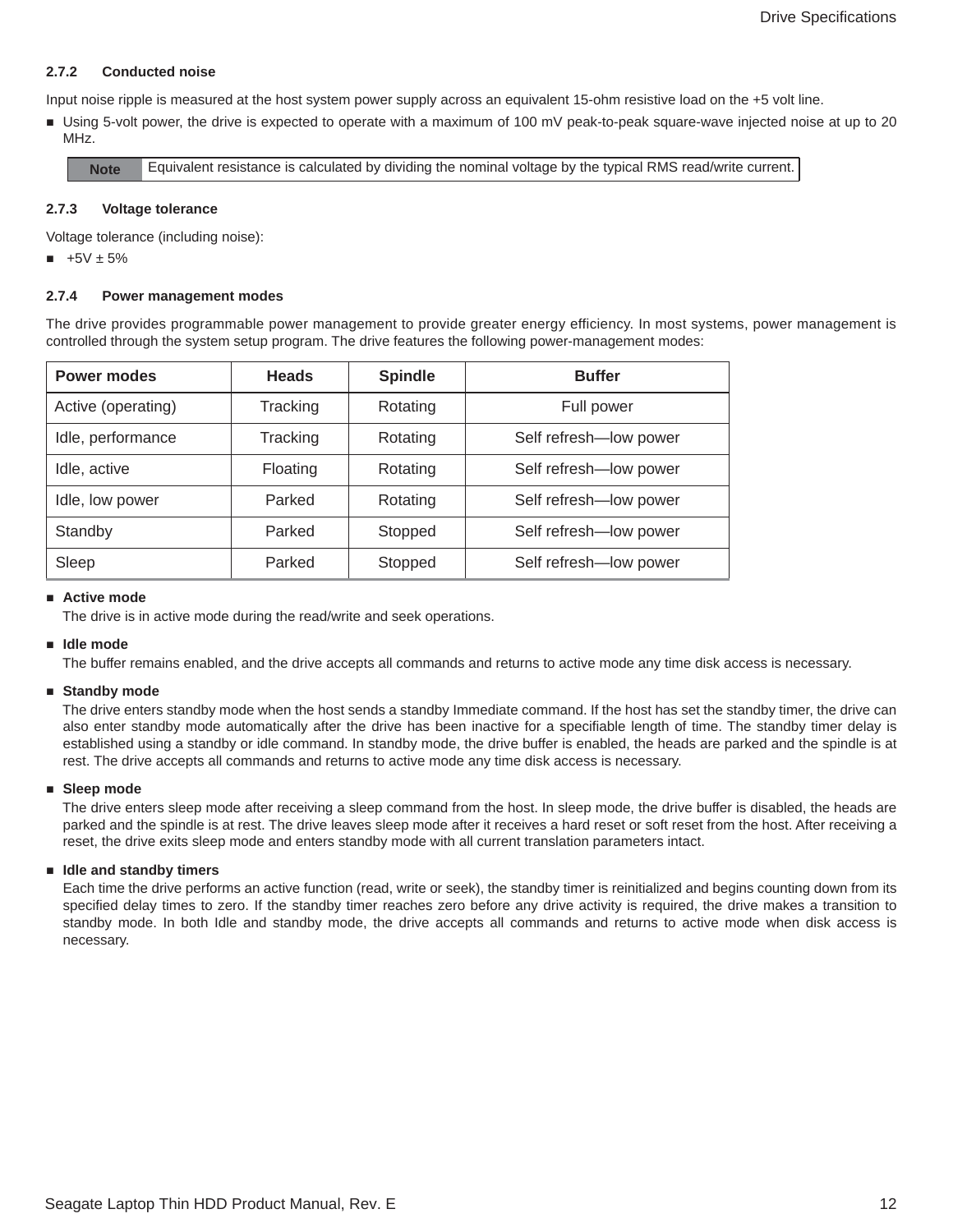## <span id="page-13-0"></span>**2.8 Environmental Specifications**

This section provides the temperature, humidity, shock, and vibration specifications for Laptop Thin HDD drives.

Ambient temperature is defined as the temperature of the environment immediately surrounding the drive.

Above 1000 feet (305 meters), the maximum temperature is derated linearly by 1°C every 1000 feet.

## **Table 5: Environmental specifications**

| <b>Parameters</b><br><b>Operating</b> |                                                            | <b>Non-Operating</b>                                       |  |
|---------------------------------------|------------------------------------------------------------|------------------------------------------------------------|--|
| Ambient temperature                   | 0° to 60°C (32° to 140°F)                                  | -40° to 70°C (-58° to 158°F)                               |  |
| Temperature gradient                  | 20°C per hour (68°F per hour) max,<br>without condensation | 35°C per hour (95°F per hour) max,<br>without condensation |  |
| Humidity                              | 5% to 95% non-condensing<br>(30% per hour)                 | 5% to 95% non-condensing<br>(30% per hour)                 |  |
| Wet bulb                              | 37.7°C (99.8°F) max                                        | 40 $\degree$ C (104 $\degree$ F) max                       |  |
| Altitude                              | $-304.8m$ to $3048m$<br>$(-1000ft to 10,000ft)$            | $-304.8m$ to 12,192m<br>(-1000ft to 40,000ft)              |  |

|             | The recommended storage period:                            |
|-------------|------------------------------------------------------------|
| <b>Note</b> | • 1 year under controlled conditions of 34°C 90%RH or less |
|             | • 90 days in uncontrolled storage conditions               |

#### <span id="page-13-1"></span>**2.8.1 Shock**

All shock specifications assume that the drive is mounted securely with the input shock applied at the drive mounting screws. Shock may be applied in the X, Y, or Z axis.

#### **2.8.1.1 Operating shock**

These drives comply with the performance levels specified in this document when subjected to a maximum operating shock of 400 Gs based on half-sine shock pulses of 2ms. Shocks should not be repeated more than one time per axis

#### **2.8.1.2 Nonoperating shock**

The nonoperating shock level that the drive can experience without incurring physical damage or degradation in performance when subsequently put into operation is 800 Gs based on a nonrepetitive half-sine shock pulse of 2 ms duration.

The nonoperating shock level that the drive can experience without incurring physical damage or degradation in performance when subsequently put into operation is 1000 Gs based on a nonrepetitive half-sine shock pulse of 1 ms duration.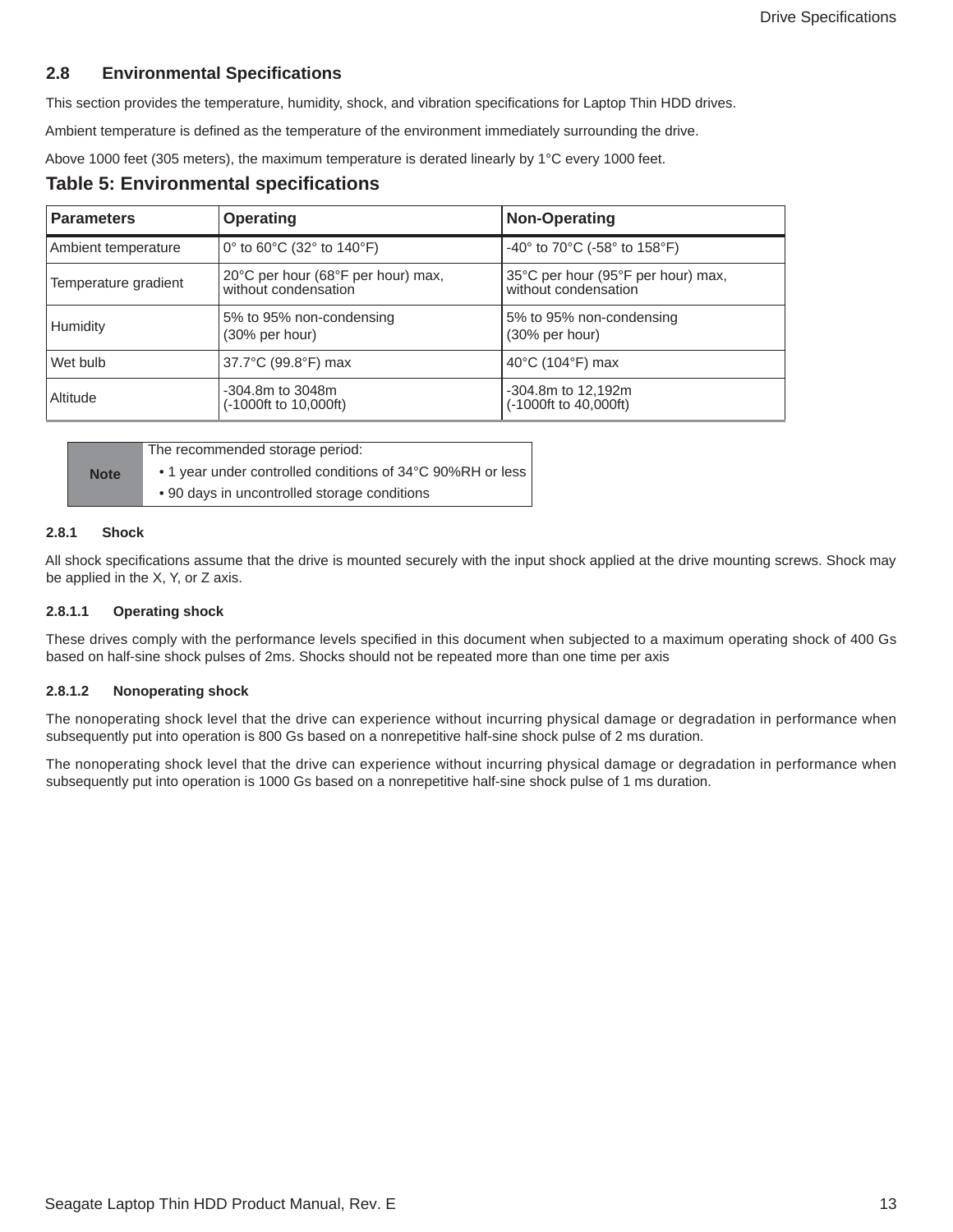#### <span id="page-14-0"></span>**2.8.2 Vibration**

All vibration specifications assume that the drive is mounted securely with the input vibration applied at the drive mounting screws. Vibration may be applied in the X, Y, or Z axis.

#### **2.8.2.1 Operating vibration**

The maximum vibration levels that the drive may experience while meeting the performance standards specified in this document are specified below.

|            | 5-200 Hz   2.0 Gs (0 to peak). Max displacement may apply below 10 Hz. |
|------------|------------------------------------------------------------------------|
| 201-500 Hz | 1.0 Gs $(0 \text{ to peak})$ .                                         |

#### **2.8.2.2 Nonoperating vibration**

The maximum nonoperating vibration levels that the drive may experience without incurring physical damage or degradation in performance when subsequently put into operation are specified below.

|  | $5-500$ Hz $\parallel$ 5.0 Gs (0 to peak). Max displacement may apply below 22 Hz. |
|--|------------------------------------------------------------------------------------|
|--|------------------------------------------------------------------------------------|

## <span id="page-14-1"></span>**2.9 Acoustics**

Drive emission of sound is measured consistent with the ECMA-74 and its referenced standards. Testing is conducted at room temperature (approximately 25°C). Emission levels are reported as the total A-weighted sound power levers for steady state, idle, and active seeks modes of operation.

#### *Table 6 Drive A-weighted Sound Power Levels (SWL, BA)*

| Idle <sup>(1)</sup> | <b>Performance Seek</b> |
|---------------------|-------------------------|
| $2.3$ bels (typ)    | $2.4$ bels (typ)        |
| $2.5$ bels $(max)$  | $2.6$ bels (max)        |

1. During periods of drive idle, some offline activity may occur according to the S.M.A.R.T. specification, which may increase acoustic and power to operational levels*.*

#### <span id="page-14-2"></span>**2.9.1 Test for prominent discrete tones (PDTs)**

Seagate follows the ECMA-74 standards for measurement and identification of PDTs. An exception to this process is the use of the absolute threshold of hearing. Seagate uses the lower limit for the threshold curve\* to discern tone audibility and to compensate for the inaudible components of sound prior to computation of tone ratios according to Annex D of the ECMA-74 standards.

\*Defined as the median curve given by ISO 389-7 (Tf curve) minus 10dB at all frequencies.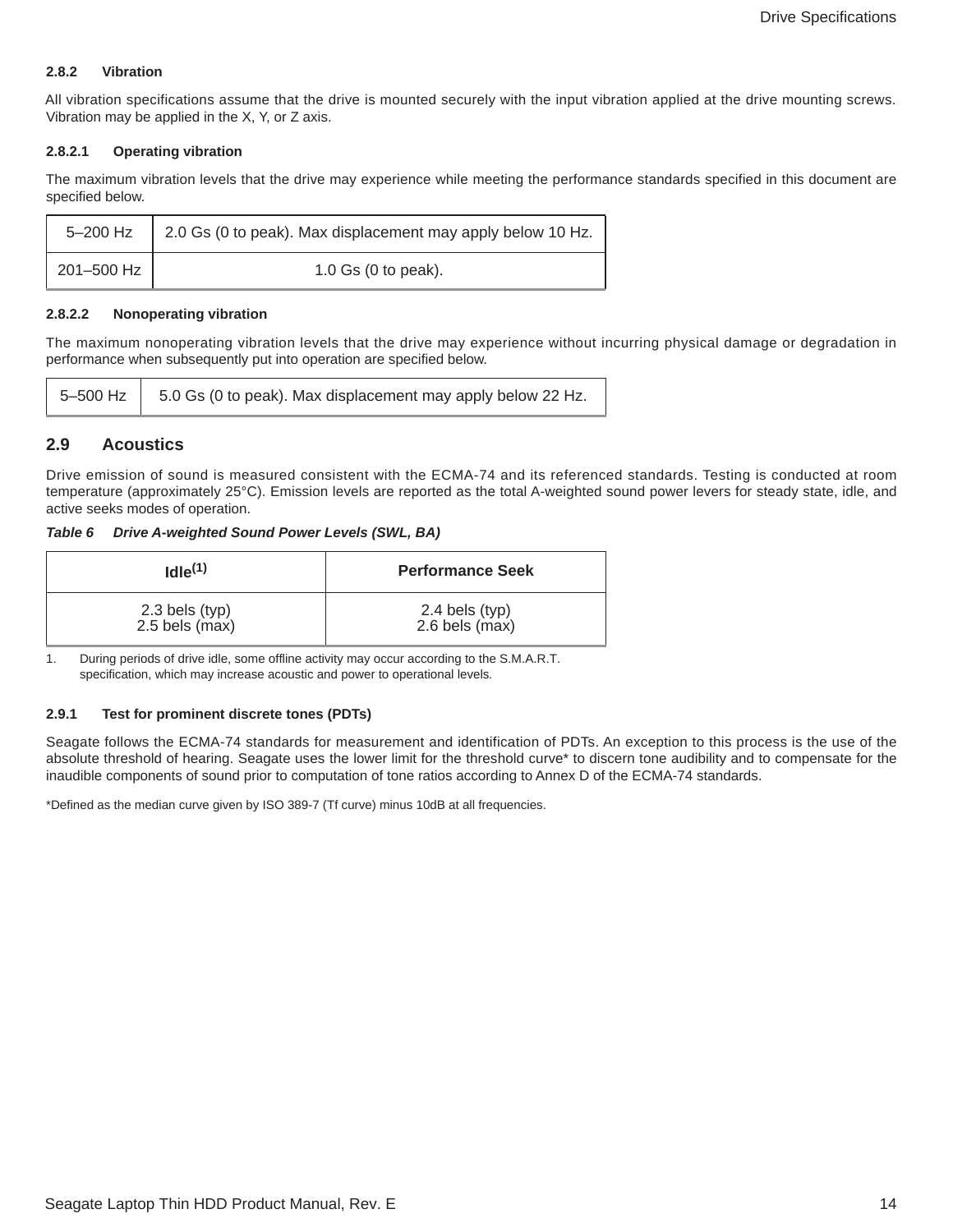## <span id="page-15-0"></span>**2.10 Electromagnetic Immunity**

When properly installed in a representative host system, the drive operates without errors or degradation in performance when subjected to the radio frequency (RF) environment as defined in **[Table 7](#page-15-2)**.

<span id="page-15-2"></span>*Table 7 Radio Frequency Environments*

| Test                                | <b>Description</b>                                                                                            | <b>Performance</b><br>Level | <b>Reference</b><br><b>Standard</b> |
|-------------------------------------|---------------------------------------------------------------------------------------------------------------|-----------------------------|-------------------------------------|
| Electrostatic discharge             | Contact, HCP, VCP: $\pm$ 4 kV; Air: $\pm$ 8 kV                                                                | B                           | EN 61000-4-2: 95                    |
| Radiated RF immunity                | 80 to 1GHz, 3 V/m,<br>80% AM with 1 kHz sine<br>900 MHz, $3 \text{ V/m}$ , $50\%$ pulse modulation $@$ 200 Hz | A                           | EN 61000-4-3: 96<br>ENV 50204: 95   |
| Electrical fast transient           | $\pm$ 1 kV on AC mains, $\pm$ 0.5 kV on external I/O                                                          | B                           | EN 61000-4-4: 95                    |
| Surge immunity                      | $\pm$ 1 kV differential, $\pm$ 2 kV common, AC mains                                                          | B                           | EN 61000-4-5: 95                    |
| Conducted RF immunity               | 150 kHz to 80 MHz, 3 Vrms, 80% AM with 1 kHz sine                                                             | A                           | EN 61000-4-6: 97                    |
| Power Frequency H-field<br>immunity | 1 A/m, 50Hz/60Hz, 3 axes                                                                                      | A                           | EN 61000-4-8: 97                    |
| Voltage dips, interrupts            | 30% Reduction for 25 cycles<br>>95% Reduction for 250 cycles<br>>95%, 0.5 cycles                              | С<br>С<br>B                 | EN 61000-4-11: 94                   |

## <span id="page-15-1"></span>**2.11 Reliability**

| Nonrecoverable read errors  | 1 per $10^{14}$ bits read, max                                                                                                                                                                                                                                                                                                                                                                                                                                      |
|-----------------------------|---------------------------------------------------------------------------------------------------------------------------------------------------------------------------------------------------------------------------------------------------------------------------------------------------------------------------------------------------------------------------------------------------------------------------------------------------------------------|
| Load/Unload (U/UL)          |                                                                                                                                                                                                                                                                                                                                                                                                                                                                     |
| 25°C, 50% relative humidity | 600,000 software-controlled power on/off cycles<br>20,000 hard power on/off cycles                                                                                                                                                                                                                                                                                                                                                                                  |
| Rated workload              | Average rate of <55TB/year.<br>The MTBF specification for the drive assumes the I/O workload does not exceed the average annu-<br>alized workload rate limit of 55TB/year. Workloads exceeding the annualized rate may degrade the<br>drive MTBF and impact product reliability. The average annualized workload rate limit is in units of<br>TB per year, or TB per 8760 power-on hours. Workload rate limit = TB transferred x (8760/recorded<br>power-on hours). |
| Warranty                    | To determine the warranty for a specific drive, use a web browser to access the following web page:<br>http://www.seagate.com/support/warranty-and-replacements/.<br>From this page, click on the "Check to see if the drive is under Warranty" link. The following are<br>required to be provided: the drive serial number, model number (or part number) and country of<br>purchase. The system will display the warranty information for the drive.              |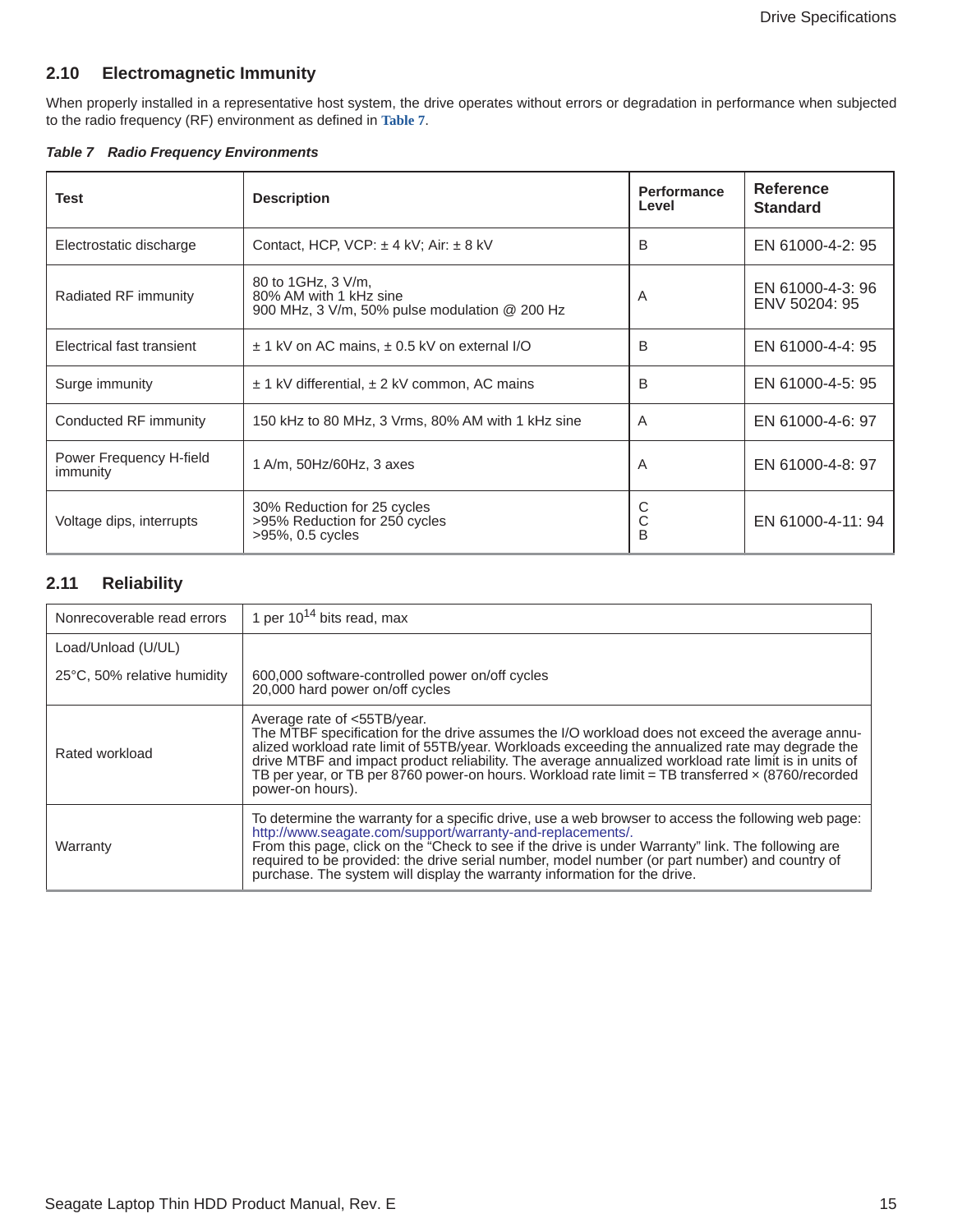## <span id="page-16-0"></span>**2.12 Agency Certification**

#### <span id="page-16-1"></span>**2.12.1 Safety certification**

These products are certified to meet the requirements of UL60950-1, CSA60950-1 and EN60950 and so marked as to the certify agency.

#### <span id="page-16-2"></span>**2.12.2 Electromagnetic Compatibility (EMC)**

Hard drives that display the CE mark comply with the European Union (EU) requirements specified in the Electromagnetic Compatibility Directive (2004/108/EC) as put into place 20 July 2007. Testing is performed to the levels specified by the product standards for Information Technology Equipment (ITE). Emission levels are defined by EN 55022, Class B and the immunity levels are defined by EN 55024.

Drives are tested in representative end-user systems. Although CE-marked Seagate drives comply with the directives when used in the test systems, we cannot guarantee that all systems will comply with the directives. The drive is designed for operation inside a properly designed enclosure, with properly shielded I/O cable (if necessary) and terminators on all unused I/O ports. Computer manufacturers and system integrators should confirm EMC compliance and provide CE marking for their products.

#### **Korean RRL**

If these drives have the Korean Communications Commission (KCC) logo, they comply with paragraph 1 of Article 11 of the Electromagnetic Compatibility control Regulation and meet the Electromagnetic Compatibility (EMC) Framework requirements of the Radio Research Laboratory (RRL) Communications Commission, Republic of Korea.

These drives have been tested and comply with the Electromagnetic Interference/Electromagnetic Susceptibility (EMI/EMS) for Class B products. Drives are tested in a representative, end-user system by a Korean-recognized lab.

- Certificate number: KCC-REM-STX-MomentusThin-B
- Trade name or applicant: Seagate Technology LLC
- Certificate date: 30 September, 2013
- Manufacturer/nationality: USA, Singapore and China

#### **Australian C-Tick (N176)**

If these models have the C-Tick marking, they comply with the Australia/New Zealand Standard AS/NZS3548 1995 and meet the Electromagnetic Compatibility (EMC) Framework requirements of the Australian Communication Authority (ACA).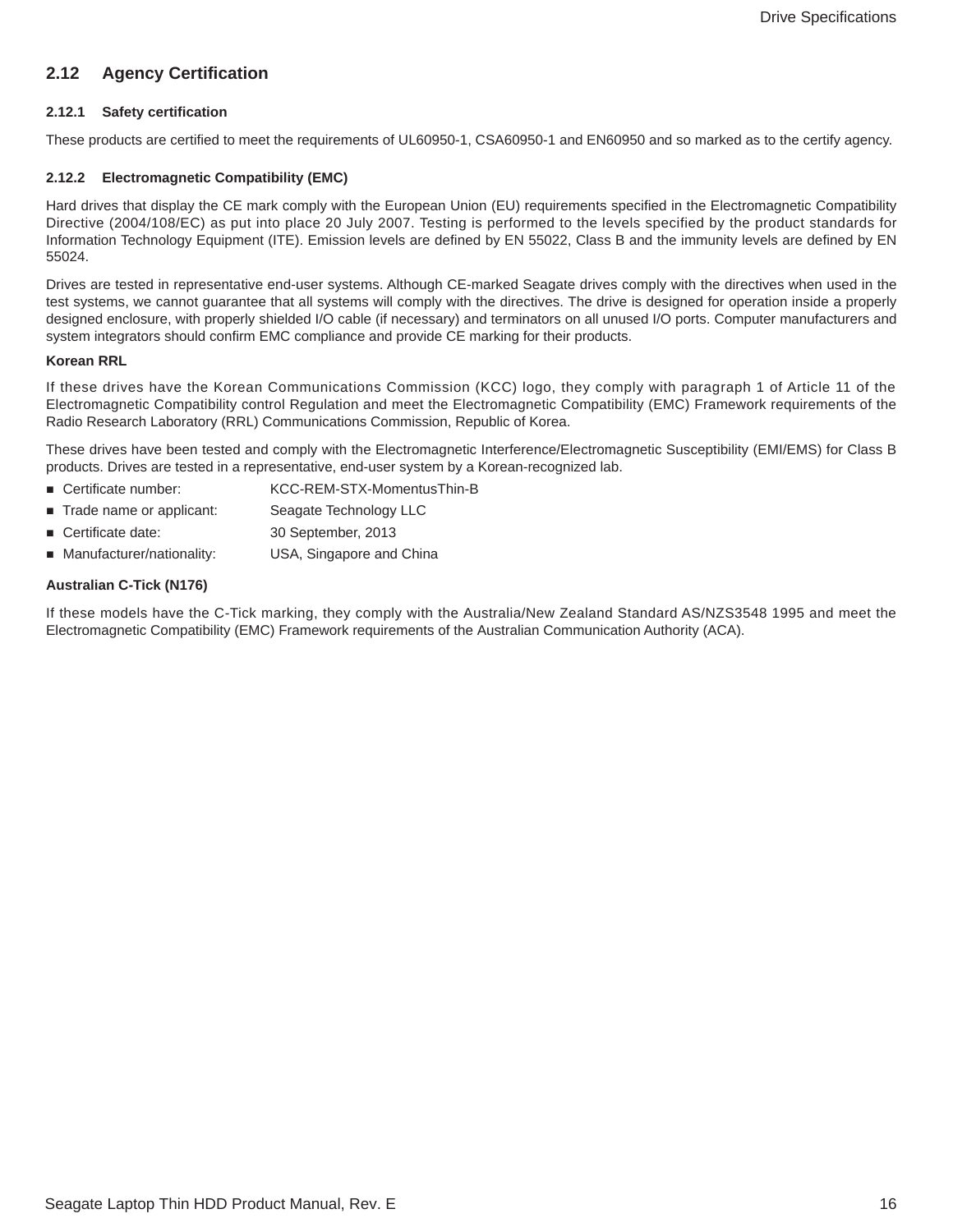#### <span id="page-17-0"></span>**2.12.3 FCC verification**

These drives are intended to be contained solely within a personal computer or similar enclosure (not attached as an external device). As such, each drive is considered to be a subassembly even when it is individually marketed to the customer. As a subassembly, no Federal Communications Commission verification or certification of the device is required.

Seagate has tested this device in enclosures as described above to ensure that the total assembly (enclosure, disk drive, motherboard, power supply, etc.) does comply with the limits for a Class B computing device, pursuant to Subpart J, Part 15 of the FCC rules. Operation with noncertified assemblies is likely to result in interference to radio and television reception.

**Radio and television interference.** This equipment generates and uses radio frequency energy and if not installed and used in strict accordance with the manufacturer's instructions, may cause interference to radio and television reception.

This equipment is designed to provide reasonable protection against such interference in a residential installation. However, there is no guarantee that interference will not occur in a particular installation. If this equipment does cause interference to radio or television, which can be determined by turning the equipment on and off, users are encouraged to try one or more of the following corrective measures:

- Reorient the receiving antenna.
- Move the device to one side or the other of the radio or TV.
- Move the device farther away from the radio or TV.
- Plug the computer into a different outlet so that the receiver and computer are on different branch outlets.

If necessary, users should consult the dealer or an experienced radio/television technician for additional suggestions. Users may find helpful the following booklet prepared by the Federal Communications Commission: *How to Identify and Resolve Radio-Television Interference Problems*. This booklet is available from the Superintendent of Documents, U.S. Government Printing Office, Washington, DC 20402. Refer to publication number 004-000-00345-4.

#### <span id="page-17-1"></span>**2.13 Environmental Protection**

Seagate designs its products to meet environmental protection requirements worldwide, including regulations restricting certain chemical substances.

#### <span id="page-17-2"></span>**2.13.1 European Union Restriction of Hazardous Substances (RoHS) Directive**

The European Union Restriction of Hazardous Substances (RoHS) Directive, restricts the presence of chemical substances, including Lead, Cadmium, Mercury, Hexavalent Chromium, PBB and PBDE, in electronic products, effective July 2006. This drive is manufactured with components and materials that comply with the RoHS Directive.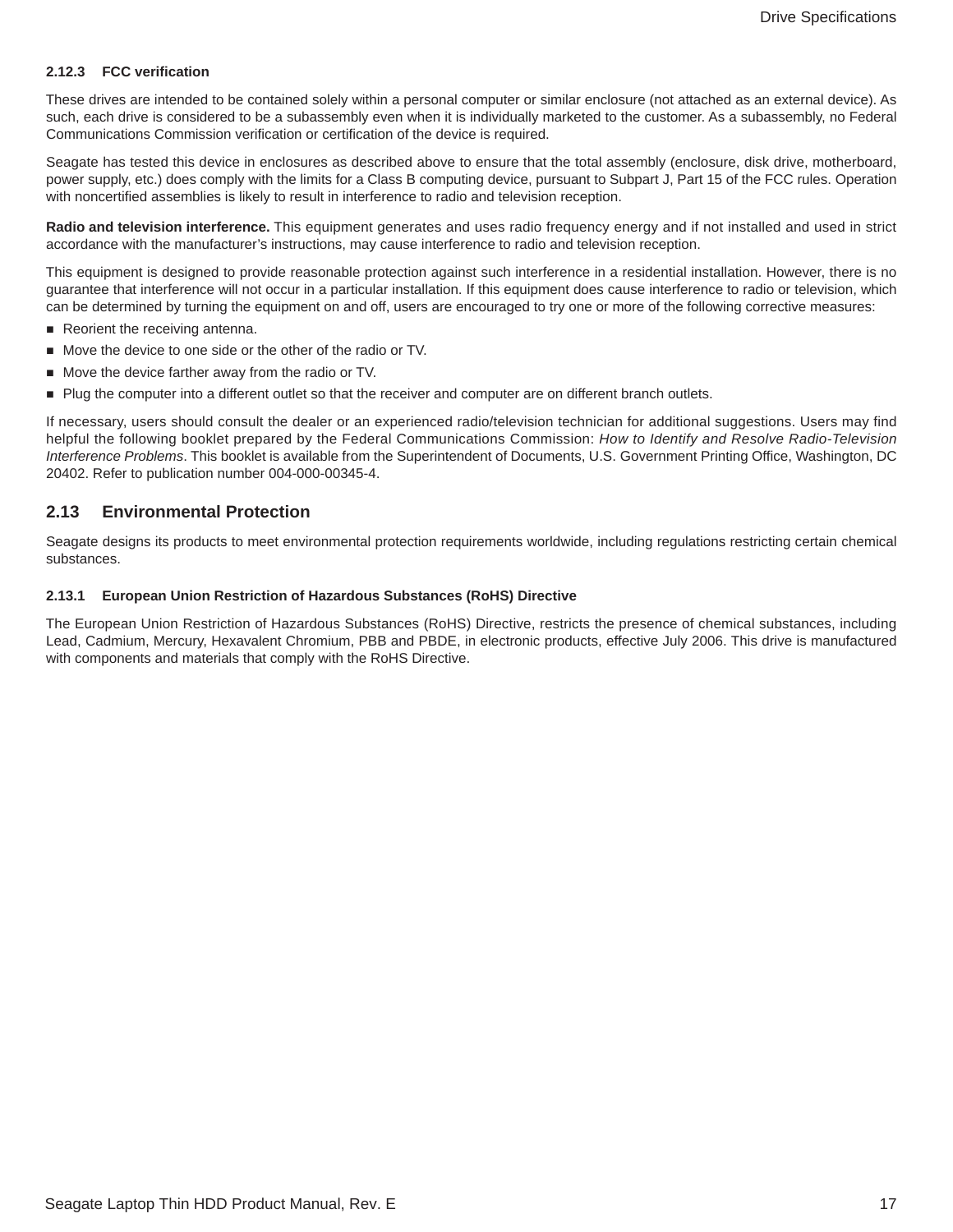## <span id="page-18-0"></span>**2.13.2 China Restriction of Hazardous Substances (RoHS) Directive**

This product has an Environmental Protection Use Period (EPUP) of 20 years. The following table contains information mandated by China's "Marking Requirements for Control of Pollution Caused by Electronic Information Products" Standard.



该产品具有20年的环境保护使用周期 (EPUP)。 下表包含了中国 "电子产品所导致的污染的控 制的记号要求"所指定的信息。

|                       | Toxic or Hazardous Substances or Elements有毒有害物质或元素。 |                      |                      |                                              |                                             |                                                     |
|-----------------------|-----------------------------------------------------|----------------------|----------------------|----------------------------------------------|---------------------------------------------|-----------------------------------------------------|
| Name of Parts<br>部件名称 | Lead<br>铅<br>(Pb)                                   | Mercury<br>汞<br>(Hg) | Cadmium<br>镉<br>(Cd) | Hexavalent<br>Chromium  <br>六价铬<br>$(Cr6+1)$ | Polybrominated<br>Diphenyl<br>多溴联苯<br>(PBB) | Polybrominated<br>Diphenyl Ether<br>多溴二苯醚<br>(PBDE) |
| PCBA                  |                                                     |                      |                      |                                              |                                             |                                                     |
| <b>HDA</b>            |                                                     |                      |                      |                                              |                                             |                                                     |

"O" indicates the hazardous and toxic substance content of the part (at the homogeneous material level) is lower than the threshold defined by the China RoHS MCV Standard.

"O"表示该部件(于同类物品程度上)所含的危险和有毒物质低于中国RoHS MCV标准所定义的门槛值。

"X" indicates the hazardous and toxic substance content of the part (at the homogeneous material level) is over the threshold defined by the China RoHS MCV Standard.

"X"表示该部件(于同类物品程度上)所含的危险和有毒物质超出中国RoHS MCV标准所定义的门槛值。

## <span id="page-18-1"></span>**2.14 Corrosive Environment**

Seagate electronic drive components pass accelerated corrosion testing equivalent to 10 years exposure to light industrial environments containing sulfurous gases, chlorine and nitric oxide, classes G and H per ASTM B845. However, this accelerated testing cannot duplicate every potential application environment.

Users should use caution exposing any electronic components to uncontrolled chemical pollutants and corrosive chemicals as electronic drive component reliability can be affected by the installation environment. The silver, copper, nickel and gold films used in Seagate products are especially sensitive to the presence of sulfide, chloride, and nitrate contaminants. Sulfur is found to be the most damaging. In addition, electronic components should never be exposed to condensing water on the surface of the printed circuit board assembly (PCBA) or exposed to an ambient relative humidity greater than 95%. Materials used in cabinet fabrication, such as vulcanized rubber, that can outgas corrosive compounds should be minimized or eliminated. The useful life of any electronic equipment may be extended by replacing materials near circuitry with sulfide-free alternatives.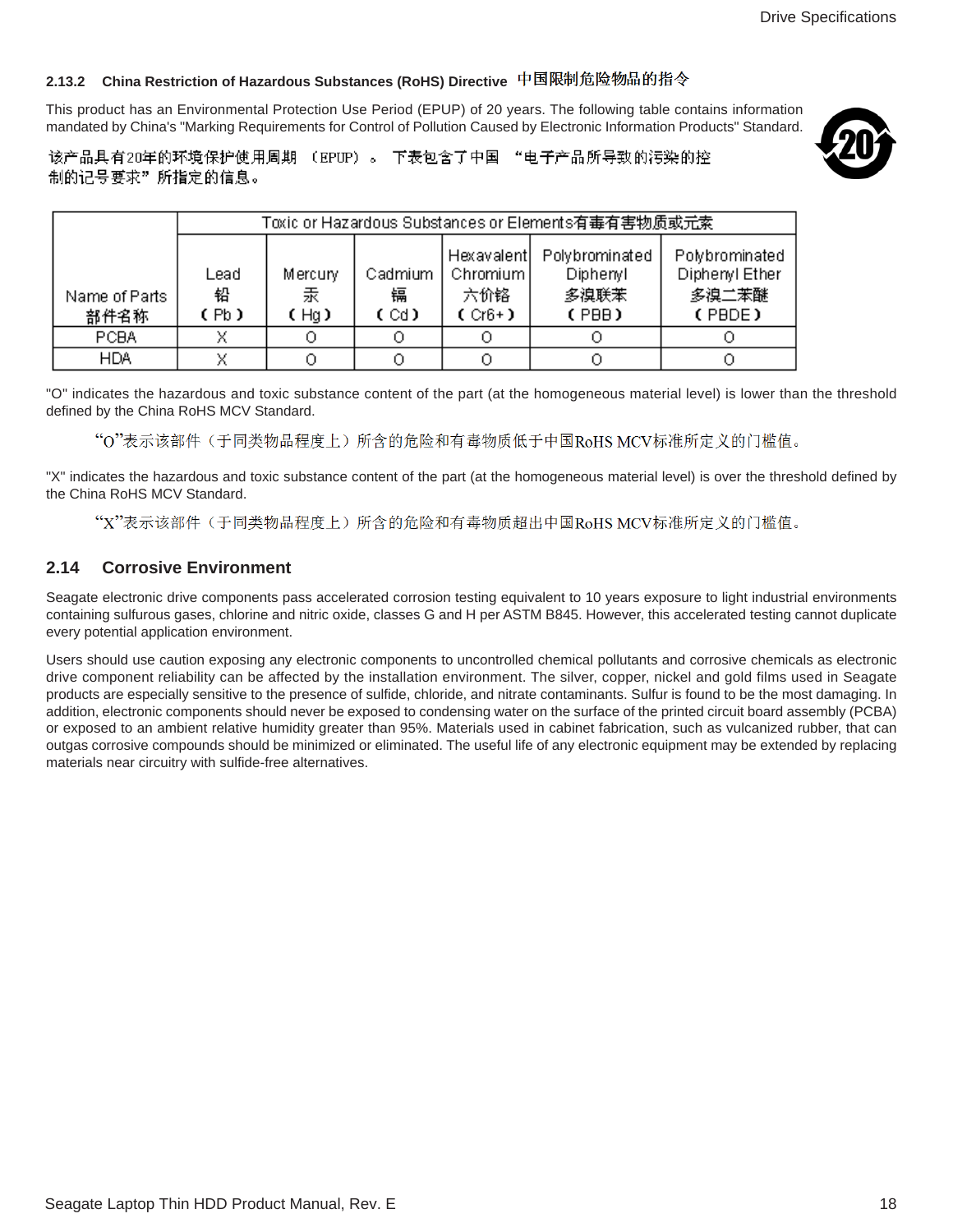# <span id="page-19-0"></span>**3.0 Configuring and Mounting the Drive**

This section contains the specifications and instructions for configuring and mounting the drive.

## <span id="page-19-1"></span>**3.1 Handling and Static-Discharge Precautions**

After unpacking, and before installation, the drive may be exposed to potential handling and electrostatic discharge (ESD) hazards. Observe the following standard handling and static-discharge precautions.

|                | • Keep the drive in the electrostatic discharge (ESD) bag until ready for installation to limit the |
|----------------|-----------------------------------------------------------------------------------------------------|
|                | drive's exposure to ESD.                                                                            |
|                | • Before handling the drive, users should put on a grounded wrist strap, or ground themselves       |
|                | frequently by touching the metal chassis of a computer that is plugged into a grounded outlet.      |
|                | Wear a grounded wrist strap throughout the entire installation procedure.                           |
|                | • Handle the drive by its edges or frame only.                                                      |
| <b>CAUTION</b> | • The drive is extremely fragile—handle it with care. Do not press down on the drive top cover.     |
|                | • Always rest the drive on a padded, antistatic surface until mounting it in the computer.          |
|                | • Do not touch the connector pins or the printed circuit board.                                     |
|                | • Do not remove the factory-installed labels from the drive or cover them with additional labels.   |
|                | Removal voids the warranty. Some factory-installed labels contain information needed to             |
|                |                                                                                                     |
|                | service the drive. Other labels are used to seal out dirt and contamination.                        |

## <span id="page-19-2"></span>**3.2 Configuring the Drive**

Each drive on the Serial ATA interface connects in a point-to-point configuration with the Serial ATA host adapter. There is no master/slave relationship because each drive is considered a master in a point-to-point relationships. If two drives are attached on one Serial ATA host adapter, the host operating system views the two devices as if they were both "masters" on two separate ports. Both drives behave as if they are Device 0 (master) devices.

## <span id="page-19-3"></span>**3.2.1 Serial ATA Cables and Connectors**

The Serial ATA interface cable consists of four conductors in two differential pairs, plus three ground connections. The cable size may be 30 to 26 AWG with a maximum length of one meter (39.37 in). Refer to **Table 8** for connector pin definitions. Either end of the SATA signal cable can be attached to the drive or host.

For direct backplane connection, the drive connectors are inserted directly into the host receptacle. The drive and the host receptacle incorporate features that enable the direct connection to be hot pluggable and blind mateable. For installations which require cables, users can connect the drive as shown in **[Figure 2](#page-19-4)**.

<span id="page-19-4"></span>

Each cable is keyed to ensure correct orientation. Laptop Thin HDD drives support latching SATA connectors.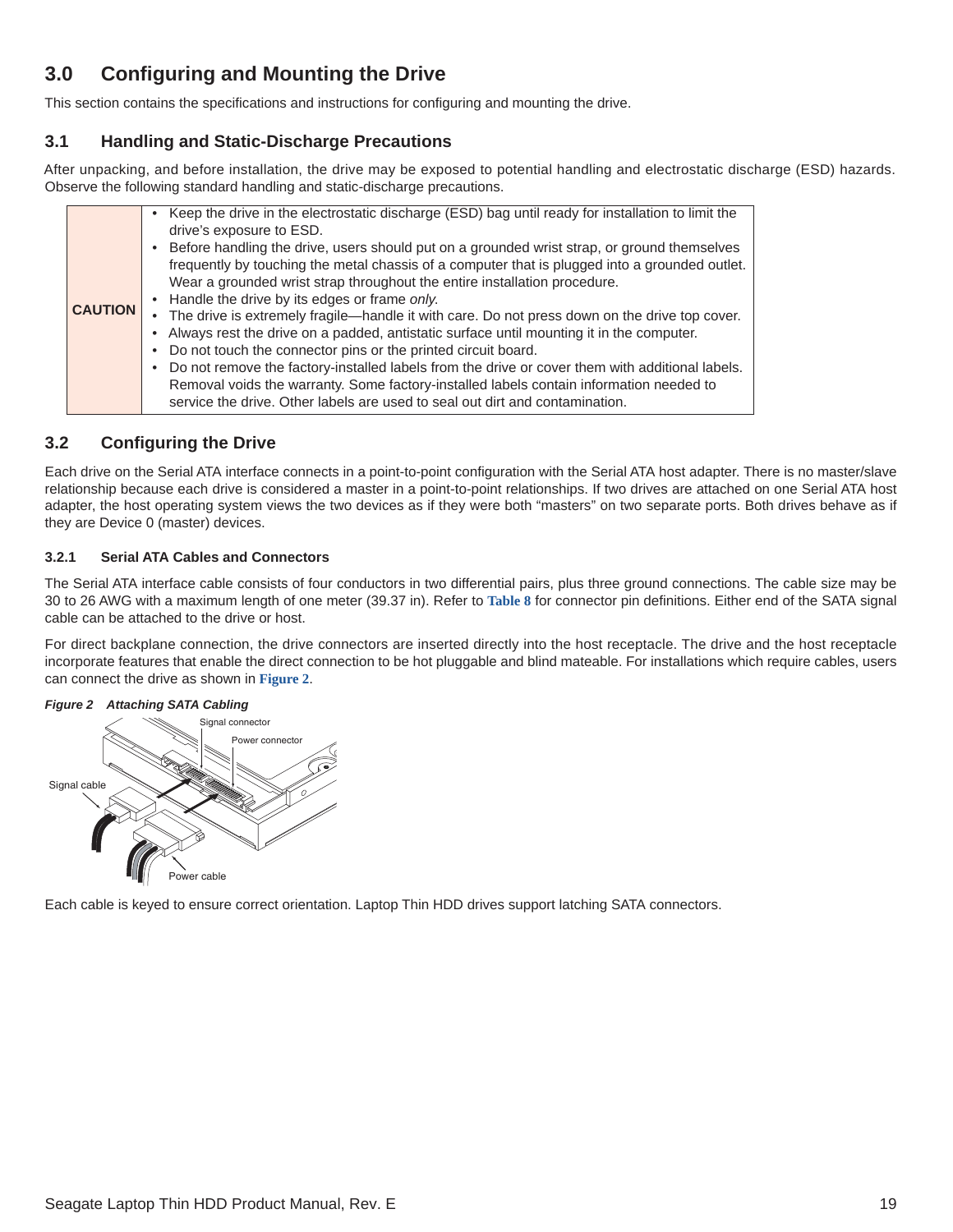## <span id="page-20-0"></span>**3.3 Drive Mounting**

Users can mount the drive in any orientation using four screws in the side-mounting holes or four screws in the bottom-mounting holes. Refer to **[Figure 3](#page-20-1)** for drive mounting dimensions. Follow these important mounting precautions when mounting the drive:

- Allow a minimum clearance of 0.030 in (0.76 mm) around the entire perimeter of the drive for cooling.
- Use only M3 x 0.5 mounting screws.
- Do not overtighten the mounting screws. Maximum torque: 4.0 in-lb (0.4519 N-m).
- Four (4) threads (0.080 in, 2.032 mm) minimum screw engagement recommended.
- Avoid excessive drive distortion when mounting. Refer to the following specifications for stiffness/deflection information:

| Top cover stiffness/deflection                                                             |                                                                                               |
|--------------------------------------------------------------------------------------------|-----------------------------------------------------------------------------------------------|
| Operating: no performance degradation, emitted noise,<br>mechanical damage, or hard errors | 10 mm probe: 1.02kgf or<br>5 mm probe: 0.92kgf                                                |
| Non-operating: no hard errors                                                              | 20 mm probe: 2.0kgf at any point of top cover<br>20 mm probe: 15.0kgf at top cover edges only |

#### <span id="page-20-1"></span>*Figure 3 Mounting Dimensions (for standard models)*

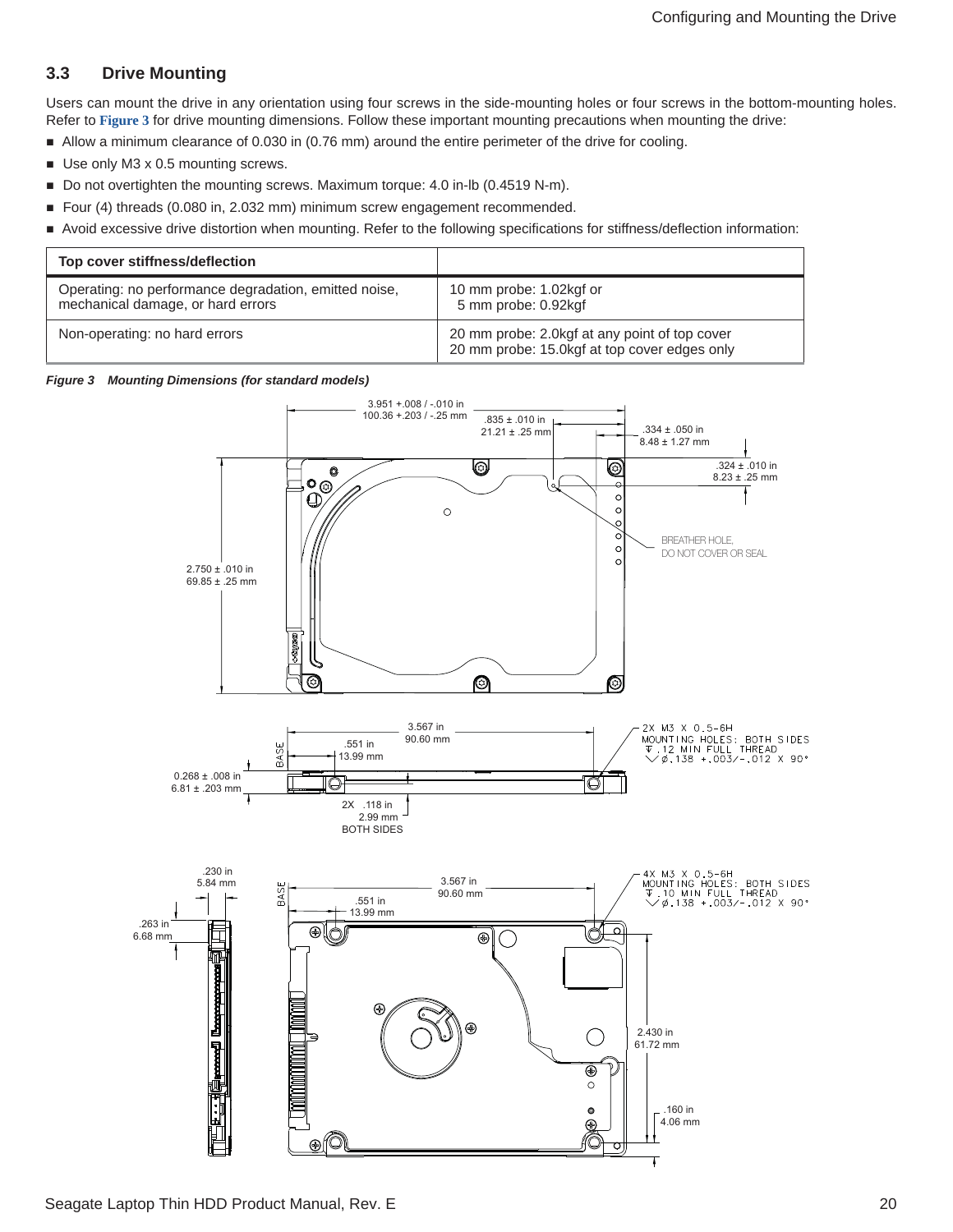# <span id="page-21-0"></span>**4.0 About FIPS**

The Federal Information Processing Standard (FIPS) Publication 140-2, FIPS PUB 140-2, is a U.S. government computer security standard used to accredit cryptographic modules. It is titled "Security Requirements for Cryptographic Modules". The initial publication was on May 25, 2001 and was last updated December 3, 2002.

## **Purpose.**

The National Institute of Standards and Technology (NIST) issued the FIPS 140 Publication Series to coordinate the requirements and standards for cryptography modules that include both hardware and software components.

Federal Information Processing Standard (FIPS) 140-2 Level 2 Certification requires drives to go through government agencies certifications to add requirements for physical tamper-evidence and role-based authentication. For more information, refer to 'Security Rules' section in the 'Security Policy' document uploaded on the NIST website.

[This product has achieved FIPS 140-2 certification. To reference the product certificate #1826, please visit:](http://csrc.nist.gov/groups/STM/cmvp/documents/140-1/1401val2012.htm#1826)  [h](http://csrc.nist.gov/groups/STM/cmvp/documents/140-1/1401val2012.htm#1826)ttp://csrc.nist.gov/groups/STM/cmvp/documents/140-1/1401val2012.htm#1826

## **Security Level 2.**

Security Level 2 enhances the physical security mechanisms of a Security Level 1 cryptographic module by adding the requirement for tamper-evidence, which includes the use of tamper-evident coatings or seals on removable covers of the module. Tamper-evident coatings or seals are placed on a cryptographic module so that the coating or seal must be broken to attain physical access to the critical security parameters (CSP) within the module. Tamper-evident seals (example shown in Figure 5, page 19) are placed on covers to protect against unauthorized physical access. In addition Security Level 2 requires, at a minimum, role-based authentication in which a cryptographic module authenticates the authorization of an operator to assume a specific role and perform a corresponding set of services.

#### <span id="page-21-1"></span>*Figure 4 Example of FIPS tamper evidence labels.*



Note For reference only. May not represent actual drive.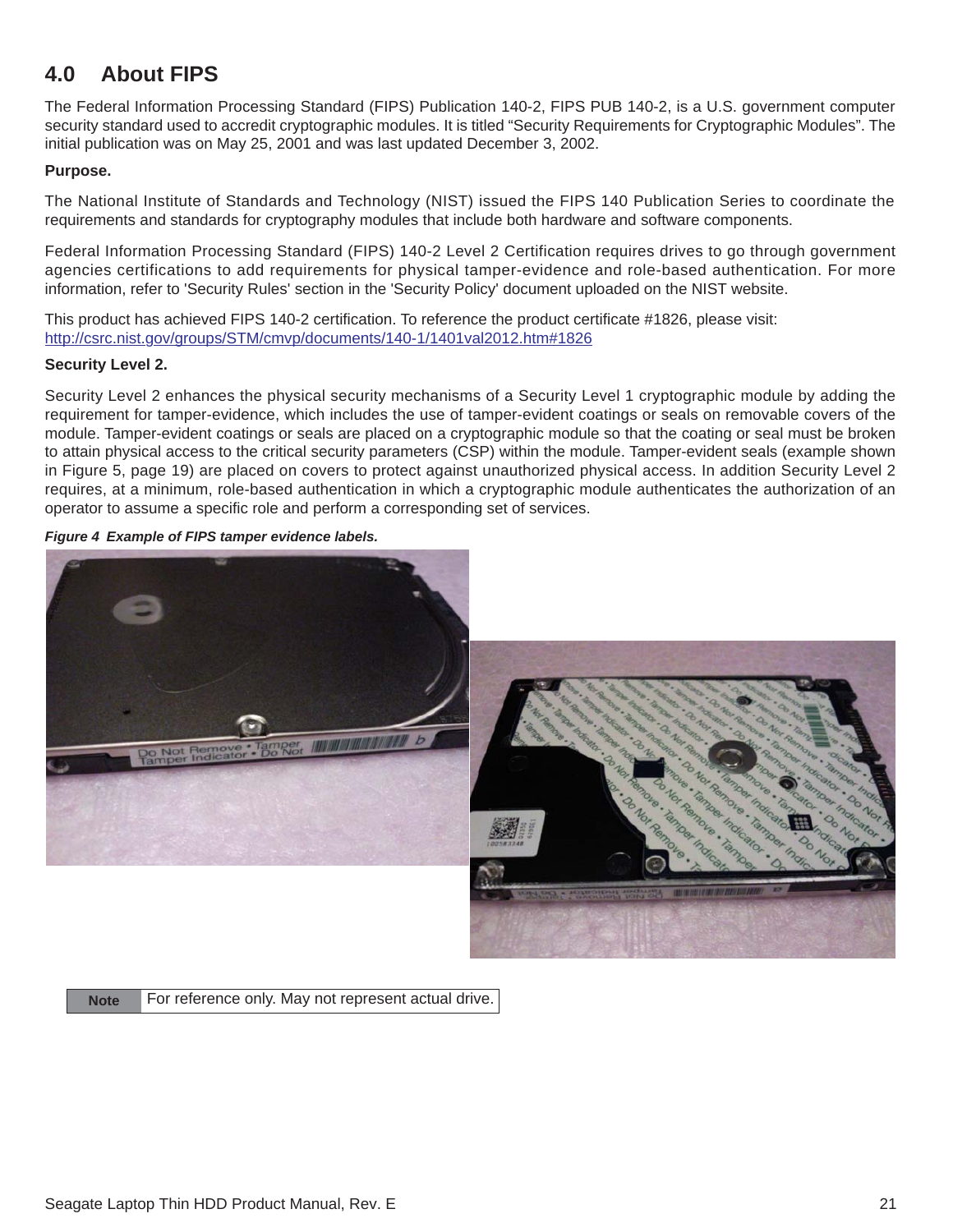# <span id="page-22-0"></span>**5.0 About (SED) Self-Encrypting Drives**

Self-encrypting drives (SEDs) offer encryption and security services for the protection of stored data, commonly known as "protection of data at rest" These drives are compliant with the Trusted Computing Group (TCG) Opal Storage Specifications as detailed in the following:

Trusted Computing Group (TCG) Documents (apply to Self-Encrypting Drive models only)

TCG Storage Architecture Core Specification, Version 2.0 TCG Storage Security Subsystem Class Opal Specification, Version 2.0 [\(see](http://www.trustedcomputinggroup.org) www.trustedcomputinggroup.org)

In case of conflict between this document and any referenced document, this document takes precedence.

The Trusted Computing Group (TCG) is an organization sponsored and operated by companies in the computer, storage and digital communications industry. Seagate's SED models comply with the standards published by the TCG.

To use the security features in the drive, the host must be capable of constructing and issuing the following two SATA commands:

- Trusted Send
- **Trusted Receive**

These commands are used to convey the TCG protocol to and from the drive in their command payloads.

#### <span id="page-22-1"></span>**5.1 Data Encryption**

Encrypting drives use one inline encryption engine for each drive employing AES-256 data encryption in Cipher Block Chaining (CBC) mode to encrypt all data prior to being written on the media and to decrypt all data as it is read from the media. The encryption engine is always in operation and cannot be disabled.

The 32-byte Data Encryption Key (DEK) is a random number which is generated by the drive, never leaves the drive, and is inaccessible to the host system. The DEK is itself encrypted when it is stored on the media and when it is in volatile temporary storage (DRAM) external to the encryption engine. A unique data encryption key is used for each of the drive's possible16 data bands (see **[Section 5.5, Data Bands](#page-23-2)**).

#### <span id="page-22-2"></span>**5.2 Controlled Access**

The drive has two security providers (SPs) called the "Admin SP" and the "Locking SP." These act as gatekeepers to the drive security services. Security-related commands will not be accepted unless they also supply the correct credentials to prove the requester is authorized to perform the command.

#### <span id="page-22-3"></span>**5.2.1 Admin SP**

The Admin SP allows the drive's owner to enable or disable firmware download operations (see **[Section 5.4, Drive Locking](#page-23-1)**). Access to the Admin SP is available using the SID (Secure ID) password or the MSID (Manufacturers Secure ID) password.

## <span id="page-22-4"></span>**5.2.2 Locking SP**

The Locking SP controls read/write access to the media and the cryptographic erase feature. Access to the Locking SP is available using the Admin or User passwords.

#### <span id="page-22-5"></span>**5.2.3 Default password**

When the drive is shipped from the factory, all passwords are set to the value of MSID. This 32-byte random value can only be read by the host electronically over the interface. After receipt of the drive, it is the responsibility of the owner to use the default MSID password as the authority to change all other passwords to unique owner-specified values.

#### <span id="page-22-6"></span>**5.2.4 ATA Enhanced Security**

The drive can utilize the system's BIOS through the ATA Security API for cases that do not require password management and additional security policies.

Furthermore, the drive's ATA Security Erase Unit command shall support both Normal and Enhanced Erase modes with the following modifications/additions:

**Normal Erase:** Normal erase feature shall be performed by changing the Data Encryption Key (DEK) of the drive, followed by an overwrite operation that repeatedly writes a single sector containing random data to the entire drive. This write operation bypasses the media encryption. On reading back the overwritten sectors, the host will receive a decrypted version, using the new DEK of the random data sector (the returned data will not match what was written).

**Enhanced Erase:** Enhanced erase shall be performed by changing the Data Encryption Key of the drive.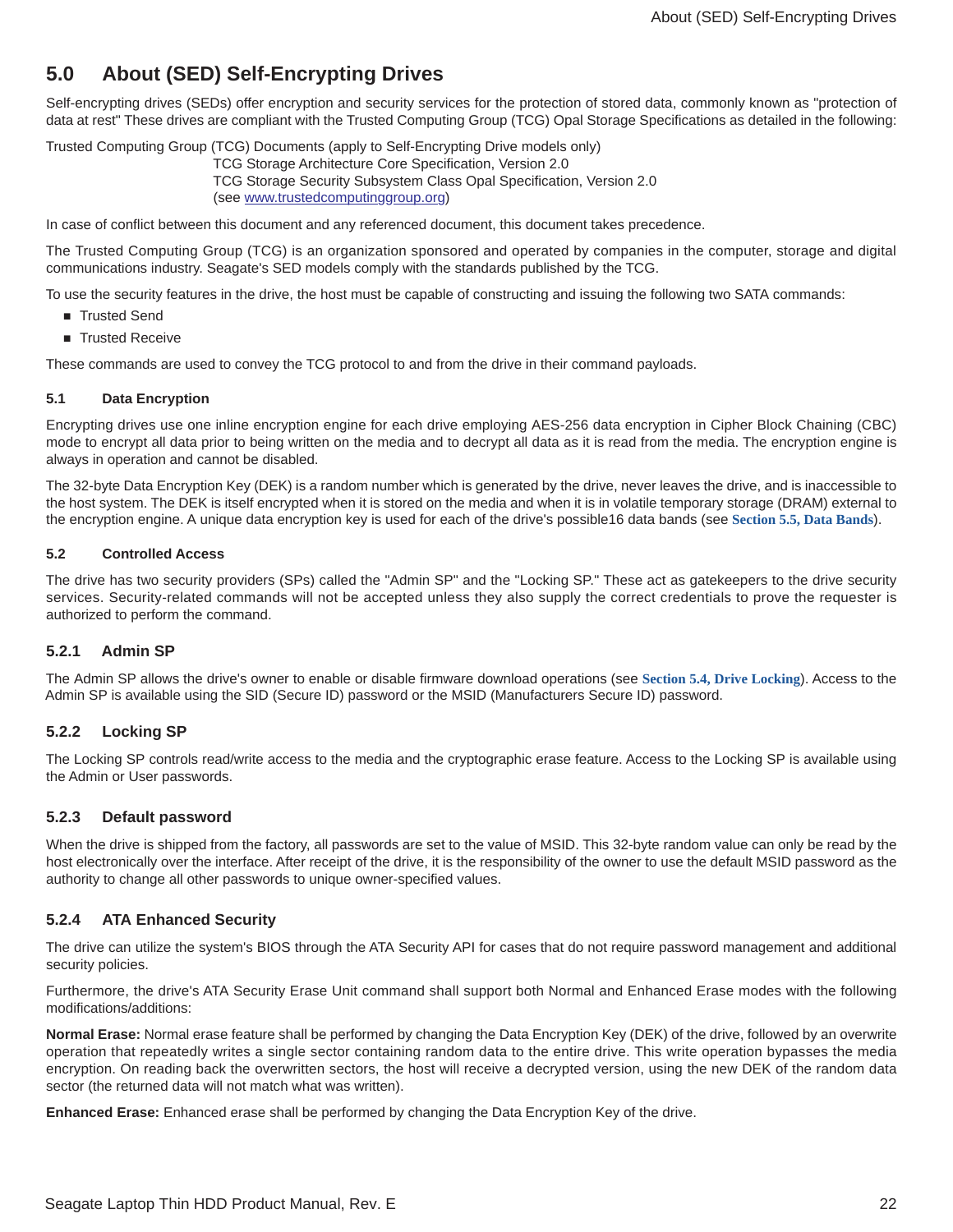#### <span id="page-23-0"></span>**5.3 Random Number Generator (RNG)**

The drive has a 32-byte hardware RNG that it is uses to derive encryption keys or, if requested to do so, to provide random numbers to the host for system use, including using these numbers as Authentication Keys (passwords) for the drive's Admin and Locking SPs.

#### <span id="page-23-1"></span>**5.4 Drive Locking**

In addition to changing the passwords, as described in **[Section 5.2.3, Default password](#page-22-5)**, the owner should also set the data access controls for the individual bands.

The variable "LockOnReset" should be set to "PowerCycle" to ensure that the data bands will be locked if power is lost. In addition "ReadLockEnabled" and "WriteLockEnabled" must be set to true in the locking table in order for the bands "LockOnReset" setting of "PowerCycle" to actually lock access to the band when a "PowerCycle" event occurs. This scenario occurs if the drive is removed from its cabinet. The drive will not honor any data read or write requests until the bands have been unlocked. This prevents the user data from being accessed without the appropriate credentials when the drive has been removed from its cabinet and installed in another system.

#### <span id="page-23-2"></span>**5.5 Data Bands**

When shipped from the factory, the drive is configured with a single data band called Band 0 (also known as the Global Data Band) which comprises LBA 0 through LBA max. The host may allocate additional bands (Band1 to Band15) by specifying a start LBA and an LBA range. The real estate for this band is taken from the Global Band.

Data bands cannot overlap but they can be sequential with one band ending at LBA (x) and the next beginning at LBA (x+1).

Each data band has its own drive-generated encryption key. The host may change the Encryption Key (see **[Section 5.6, Cryptographic](#page-23-3) [Erase](#page-23-3)**) or the password when required. The bands should be aligned to 4K LBA boundaries.

#### <span id="page-23-3"></span>**5.6 Cryptographic Erase**

A significant feature of SEDs is the ability to perform a cryptographic erase. This involves the host telling the drive to change the data encryption key for a particular band. Once changed, the data is no longer recoverable since it was written with one key and will be read using a different key. Since the drive overwrites the old key with the new one, and keeps no history of key changes, the user data can never be recovered. This is tantamount to an instantaneous data erase and is very useful if the drive is to be scrapped or redispositioned.

#### <span id="page-23-4"></span>**5.7 Authenticated Firmware Download**

In addition to providing a locking mechanism to prevent unwanted firmware download attempts, the drive also only accepts download files which have been cryptographically signed by the appropriate Seagate Design Center.

Three conditions must be met before the drive will allow the download operation:

- 1. The download must be an SED file. A standard (base) drive (non-SED) file will be rejected.
- 2. The download file must be signed and authenticated.
- 3. As with a non-SED drive, the download file must pass the acceptance criteria for the drive. For example it must be applicable to the correct drive model, and have compatible revision and customer status.

#### <span id="page-23-5"></span>**5.8 Power Requirements**

The standard drive models and the SED drive models have identical hardware, however the security and encryption portion of the drive controller ASIC is enabled and functional in the SED models. This represents a small additional drain on the 5V supply of about

30mA and a commensurate increase of about 150mW in power consumption. There is no additional drain on the 12V supply. See the tables in **[Section 2.7, Power Specifications](#page-10-2)** for power requirements on the standard (non-SED) drive models.

#### <span id="page-23-6"></span>**5.9 Supported Commands**

The SED models support the following two commands in addition to the commands supported by the standard (non-SED) models as listed in **[Table 9](#page-25-1)**:

- Trusted Send
- Trusted Receive

#### <span id="page-23-7"></span>**5.10 RevertSP**

SED models will support the RevertSP feature which erases all data in all bands on the device and returns the contents of all SPs (Security Providers) on the device to their original factory state. In order to execute the RevertSP method the unique PSID (Physical Secure ID) printed on the drive label must be provided. PSID is not electronically accessible and can only be manually read from the drive label or scanned in via the 2D barcode.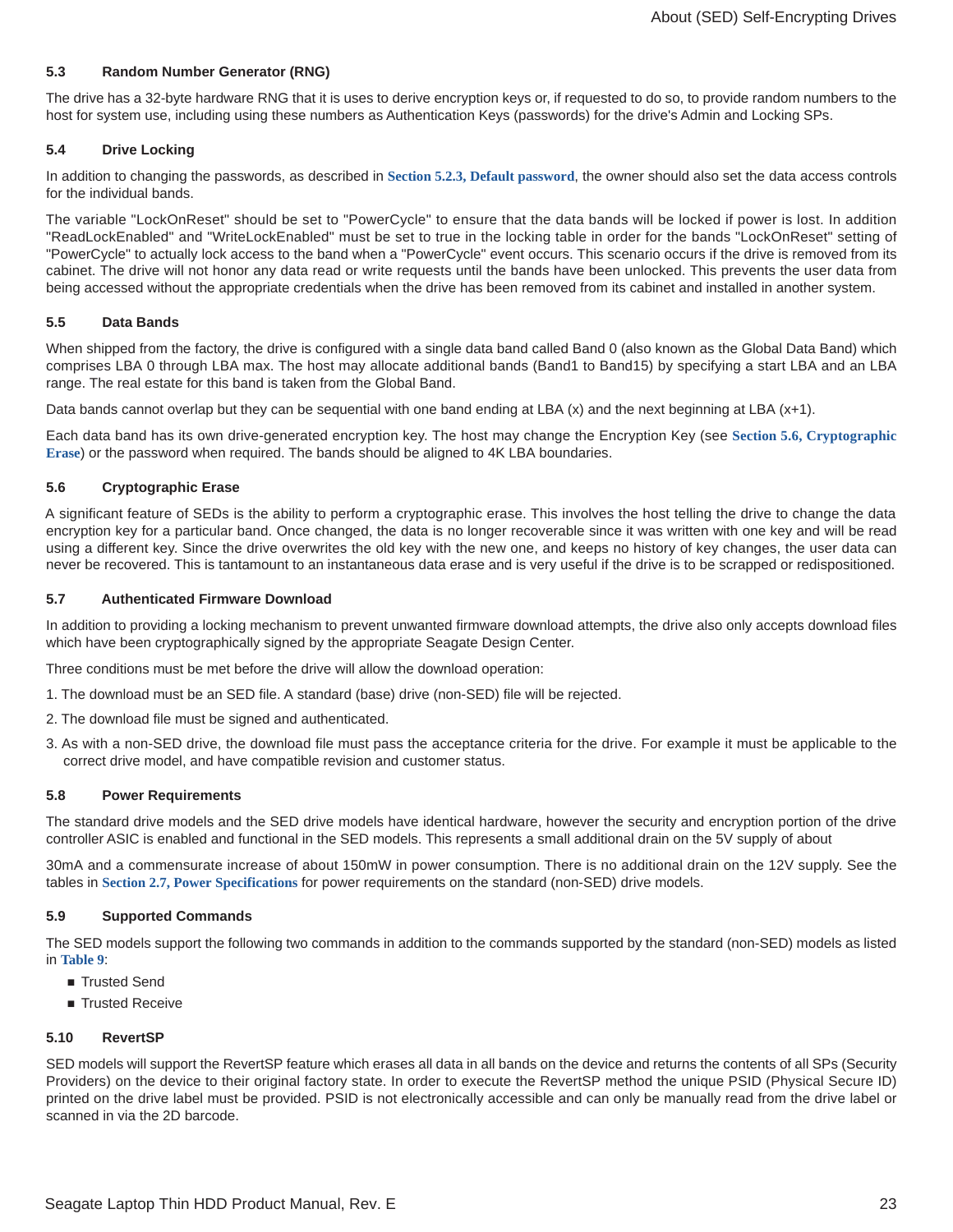## <span id="page-24-0"></span>**6.0 Serial ATA (SATA) Interface**

These drives use the industry-standard Serial ATA interface that supports FIS data transfers. It supports ATA programmed input/output (PIO) modes 0–4; multiword DMA modes 0–2, and Ultra DMA modes 0–6. The drive also supports the use of the IORDY signal to provide reliable high-speed data transfers.

For detailed information about the Serial ATA interface, refer to the *Serial ATA: High Speed Serialized AT Attachment* specification.

## <span id="page-24-1"></span>**6.1 Hot-Plug Compatibility**

[Laptop Thin HDD drives incorporate connectors which enable users to hot plug these drives in accordance with the Serial ATA: High](http://www.serialata.org/ ) [Speed Serialized AT Attachment specification revision 2.0. This specification can be downloaded from](http://www.serialata.org/ ) www.serialata.org. This device requires a COMRESET from the host after a hotplug event.

## <span id="page-24-2"></span>**6.2 Serial ATA Device Plug Connector Pin Definitions**

**Table 8** summarizes the signals on the Serial ATA interface and power connectors. Refer to the **[Notes](#page-24-3)** below.

*Table 8 Serial ATA Connector Pin Definitions*

| <b>Segment</b> | Pin             | <b>Function</b>                                    | <b>Definition</b>                             |  |
|----------------|-----------------|----------------------------------------------------|-----------------------------------------------|--|
|                | S <sub>1</sub>  | Ground                                             | 2nd mate                                      |  |
|                | S <sub>2</sub>  | $A+$                                               | Differential signal pair A from Phy           |  |
|                | S <sub>3</sub>  | $A -$                                              |                                               |  |
| <b>Signal</b>  | S <sub>4</sub>  | Ground                                             | 2nd mate                                      |  |
|                | S <sub>5</sub>  | <b>B-</b>                                          | Differential signal pair B from Phy           |  |
|                | S <sub>6</sub>  | $B+$                                               |                                               |  |
|                | S7              | Ground                                             | 2nd mate                                      |  |
|                |                 | Key and spacing separate signal and power segments |                                               |  |
|                | P <sub>1</sub>  | V33                                                | 3.3V power                                    |  |
|                | P <sub>2</sub>  | V33                                                | 3.3V power                                    |  |
|                | P <sub>3</sub>  | V33                                                | 3.3V power, pre-charge, 2nd mate              |  |
|                | P <sub>4</sub>  | Ground                                             | 1st mate                                      |  |
|                | P <sub>5</sub>  | Ground                                             | 2nd mate                                      |  |
|                | P <sub>6</sub>  | Ground                                             | 2nd mate                                      |  |
|                | P7              | V <sub>5</sub>                                     | 5V power, pre-charge, 2nd mate                |  |
| <b>Power</b>   | P <sub>8</sub>  | V <sub>5</sub>                                     | 5V power                                      |  |
|                | P <sub>9</sub>  | V <sub>5</sub>                                     | 5V power                                      |  |
|                | P <sub>10</sub> | Ground                                             | 2nd mate                                      |  |
|                | P11             | Ground or LED signal                               | If grounded, drive does not use deferred spin |  |
|                | P <sub>12</sub> | Ground                                             | 1st mate                                      |  |
|                | P <sub>13</sub> | V12                                                | 12V power, pre-charge, 2nd mate               |  |
|                | P <sub>14</sub> | V12                                                | 12V power                                     |  |
|                | P <sub>15</sub> | V12                                                | 12V power                                     |  |

#### <span id="page-24-3"></span>**Notes**

- the ground pins P4 and P12.
- the pre-charge power pins and the other ground pins.
- the signal pins and the rest of the power pins.
- **3** There are three power pins for each voltage. One pin from each voltage is used for pre-charge when installed in a blind-mate backplane configuration.
- **4** All used voltage pins  $(V_x)$  must be terminated.

**<sup>1</sup>** All pins are in a single row, with a 1.27 mm (0.050 in) pitch.

**<sup>2</sup>** The comments on the mating sequence apply to the case of backplane blindmate connector only. In this case, the mating sequences are: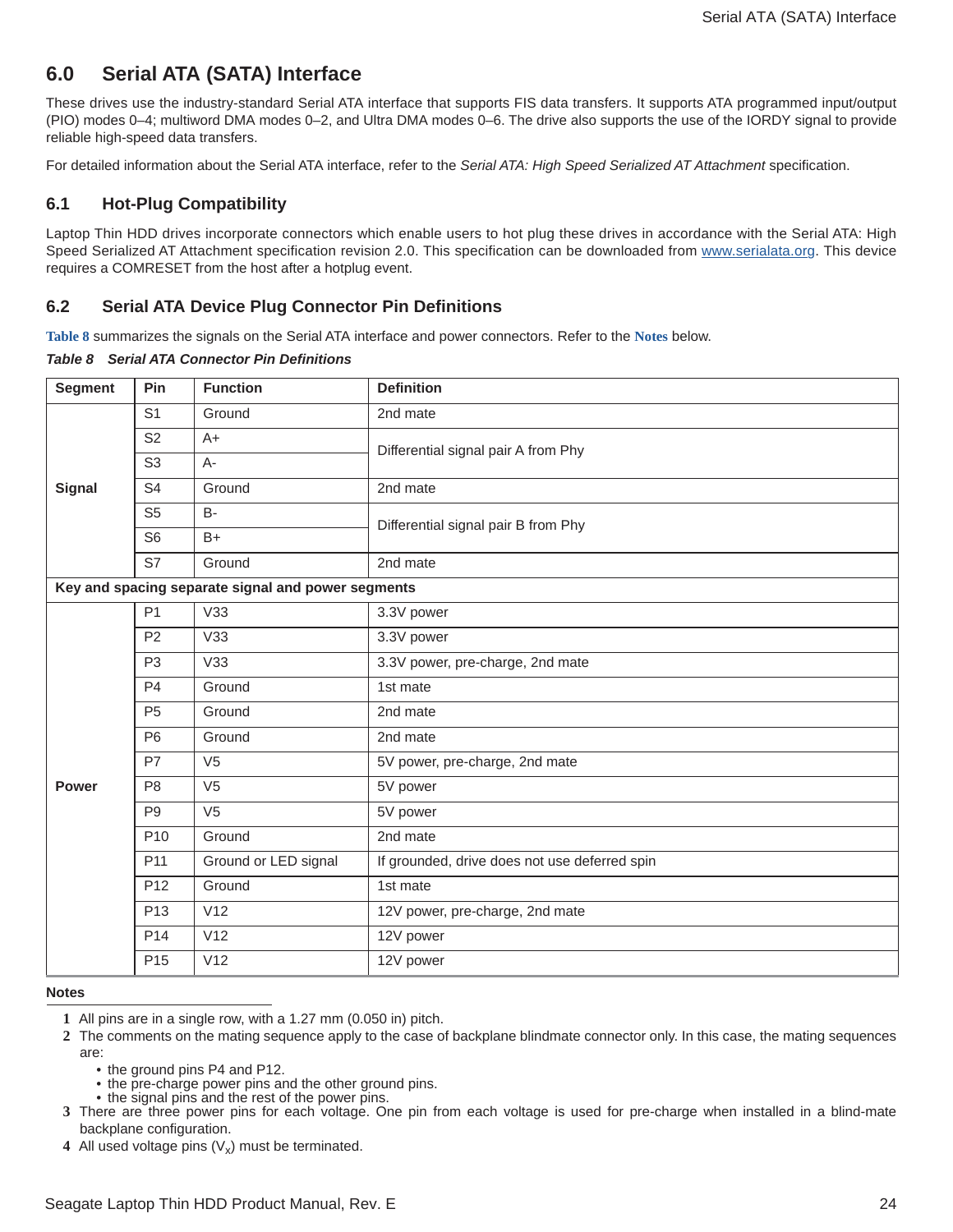## <span id="page-25-0"></span>**6.3 Supported ATA Commands**

**[Table 9](#page-25-1)** lists Serial ATA standard commands that the drive supports. For a detailed description of the ATA commands, refer to the *Serial ATA International Organization: Serial ATA* (Revision 3.2). Refer to [www.sata-io.org](http://www.sata-io.org/ ).

Refer to **[S.M.A.R.T. commands](#page-32-0)** on page 32 for details and subcommands used in the S.M.A.R.T. implementation.

<span id="page-25-1"></span>

|  | <b>Table 9 Supported ATA commands</b> |
|--|---------------------------------------|
|  |                                       |

| <b>ATA-standard commands names</b>                                                                                                   | Command code (in hex)                                     |                                                                           |
|--------------------------------------------------------------------------------------------------------------------------------------|-----------------------------------------------------------|---------------------------------------------------------------------------|
| <b>Device Configuration Restore</b>                                                                                                  | B1h/C0h                                                   |                                                                           |
| Device Configuration Freeze Lock                                                                                                     | B1h/C1h                                                   |                                                                           |
| Device Configuration Identify                                                                                                        | B1h/C2h                                                   |                                                                           |
| Device Configuration Set                                                                                                             | B1h/C3h                                                   |                                                                           |
| Download Microcode                                                                                                                   | 92h                                                       |                                                                           |
| <b>Execute Device Diagnostics</b>                                                                                                    | 90h                                                       |                                                                           |
| <b>Flush Cache</b>                                                                                                                   | E7h                                                       |                                                                           |
| Flush Cache Extended                                                                                                                 | EAh                                                       |                                                                           |
| <b>Identify Device</b>                                                                                                               | ECh                                                       |                                                                           |
| <b>Initialize Device Parameters</b>                                                                                                  | 91h                                                       |                                                                           |
| <b>Read Buffer</b>                                                                                                                   | E4h                                                       |                                                                           |
| Read DMA                                                                                                                             | C8h                                                       |                                                                           |
| Read DMA Extended                                                                                                                    | 25h                                                       |                                                                           |
| <b>Read DMA without Retries</b>                                                                                                      | C <sub>9</sub> h                                          |                                                                           |
| Read Long with Retries                                                                                                               | 22h                                                       |                                                                           |
| Read Long without Retries                                                                                                            | 23h                                                       |                                                                           |
| <b>Read Multiple</b>                                                                                                                 | C <sub>4</sub> h                                          |                                                                           |
| Read Multiple Extended                                                                                                               | 29h                                                       |                                                                           |
| <b>Read Native Max Address</b>                                                                                                       | F <sub>8</sub> h                                          |                                                                           |
| Read Native Max Address Extended                                                                                                     | 27h                                                       |                                                                           |
| <b>Read Sectors</b>                                                                                                                  | 20h                                                       |                                                                           |
| <b>Read Sectors Extended</b>                                                                                                         | 24h                                                       |                                                                           |
| <b>Read Sectors without Retries</b>                                                                                                  | 21h                                                       |                                                                           |
| <b>Read Verify Sectors</b>                                                                                                           | 40h                                                       |                                                                           |
| Read Verify Sectors Extended                                                                                                         | 42h                                                       |                                                                           |
| Read Verify Sectors without Retries                                                                                                  | 41h                                                       |                                                                           |
| Seek                                                                                                                                 | 70h                                                       |                                                                           |
| <b>Set Features</b>                                                                                                                  | <b>EFh</b>                                                |                                                                           |
| Set Max Address                                                                                                                      | F9h                                                       |                                                                           |
| Note: Individual Set Max commands are identified by the<br>value placed in the Set Max Features register as defined to<br>the right. | Address:<br>Password:<br>Lock:<br>Unlock:<br>Freeze Lock: | 00 <sub>H</sub><br>$01_H$<br>02 <sub>H</sub><br>03 <sub>H</sub><br>$04_H$ |
| Set Max Address Ext                                                                                                                  | 37h                                                       |                                                                           |
| Set Multiple Mode                                                                                                                    | C6h                                                       |                                                                           |
| S.M.A.R.T. Disable Operations                                                                                                        | B0h/D9h                                                   |                                                                           |
| S.M.A.R.T. Enable/Disable Autosave                                                                                                   | B0h/D2h                                                   |                                                                           |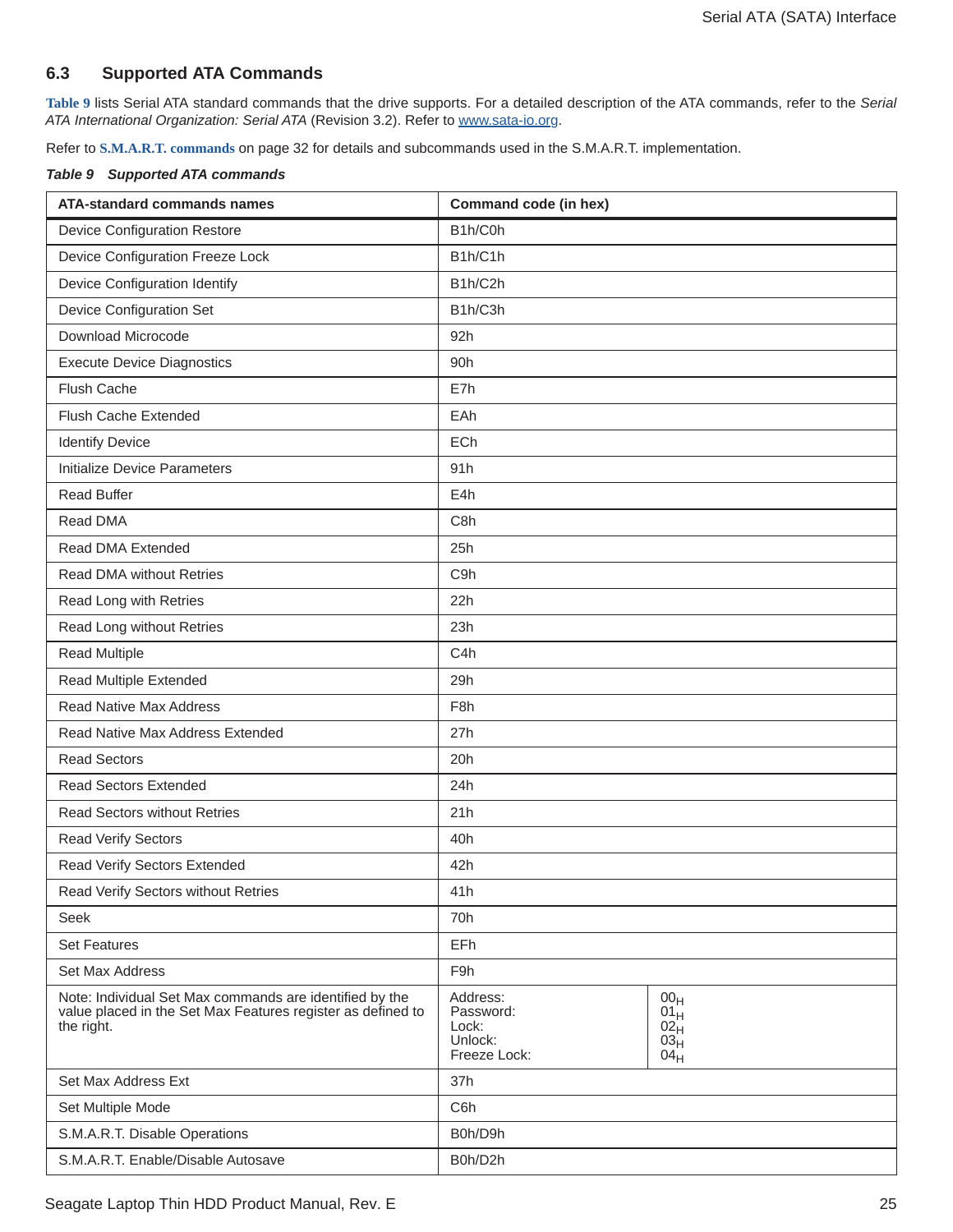## *Table 9 Supported ATA commands*

| <b>ATA-standard commands names</b>             | Command code (in hex) |  |
|------------------------------------------------|-----------------------|--|
| S.M.A.R.T. Enable Operations                   | B0h/D8h               |  |
| S.M.A.R.T. Enable/Disable Auto Offline         | B0h/DBh               |  |
| S.M.A.R.T. Enable One Attribute Modification   | B0h/E0h               |  |
| S.M.A.R.T. Execute Offline                     | B0h/D4h               |  |
| S.M.A.R.T. Free Fall Protection Host Interface | <b>FEh</b>            |  |
| S.M.A.R.T. Read Attribute Thresholds           | B0h/D1h               |  |
| S.M.A.R.T. Read Data                           | B0h/D0h               |  |
| S.M.A.R.T. Read Log Sector                     | B0h/D5h               |  |
| S.M.A.R.T. Return Status                       | B0h/DAh               |  |
| S.M.A.R.T. Save Attribute Values               | B0h/D3h               |  |
| S.M.A.R.T. Write Attribute Thresholds          | B0h/D7h               |  |
| S.M.A.R.T. Write Attribute Values              | B0h/E1h               |  |
| S.M.A.R.T. Write Log Sector                    | B0h/D6h               |  |
| <b>Write Buffer</b>                            | E8h                   |  |
| Write DMA                                      | CAh                   |  |
| Write DMA Extended                             | 35h                   |  |
| Write DMA without Retries                      | <b>CBh</b>            |  |
| Write Long with Retries                        | 32h                   |  |
| Write Long without Retries                     | 33h                   |  |
| Write Multiple                                 | C <sub>5</sub> h      |  |
| Write Multiple Extended                        | 39h                   |  |
| <b>Write Sectors</b>                           | 30h <sub>, 31h</sub>  |  |
| Write Sectors Extended                         | 34h                   |  |
| ATA-standard power-management commands         |                       |  |
| <b>Check Power Mode</b>                        | E <sub>5</sub> h      |  |
| Idle                                           | E3h                   |  |
| Idle Immediate                                 | E <sub>1</sub> h      |  |
| Sleep                                          | E6h                   |  |
| Standby                                        | E <sub>2</sub> h      |  |
| Standby Immediate                              | E0h                   |  |
| <b>ATA-standard security commands</b>          |                       |  |
| Security Set Password                          | F <sub>1</sub> h      |  |
| <b>Security Unlock</b>                         | F <sub>2</sub> h      |  |
| <b>Security Erase Prepare</b>                  | F <sub>3</sub> h      |  |
| Security Erase Unit                            | F4h                   |  |
| Security Freeze Lock                           | F <sub>5</sub> h      |  |
| Security Disable Password                      | F6h                   |  |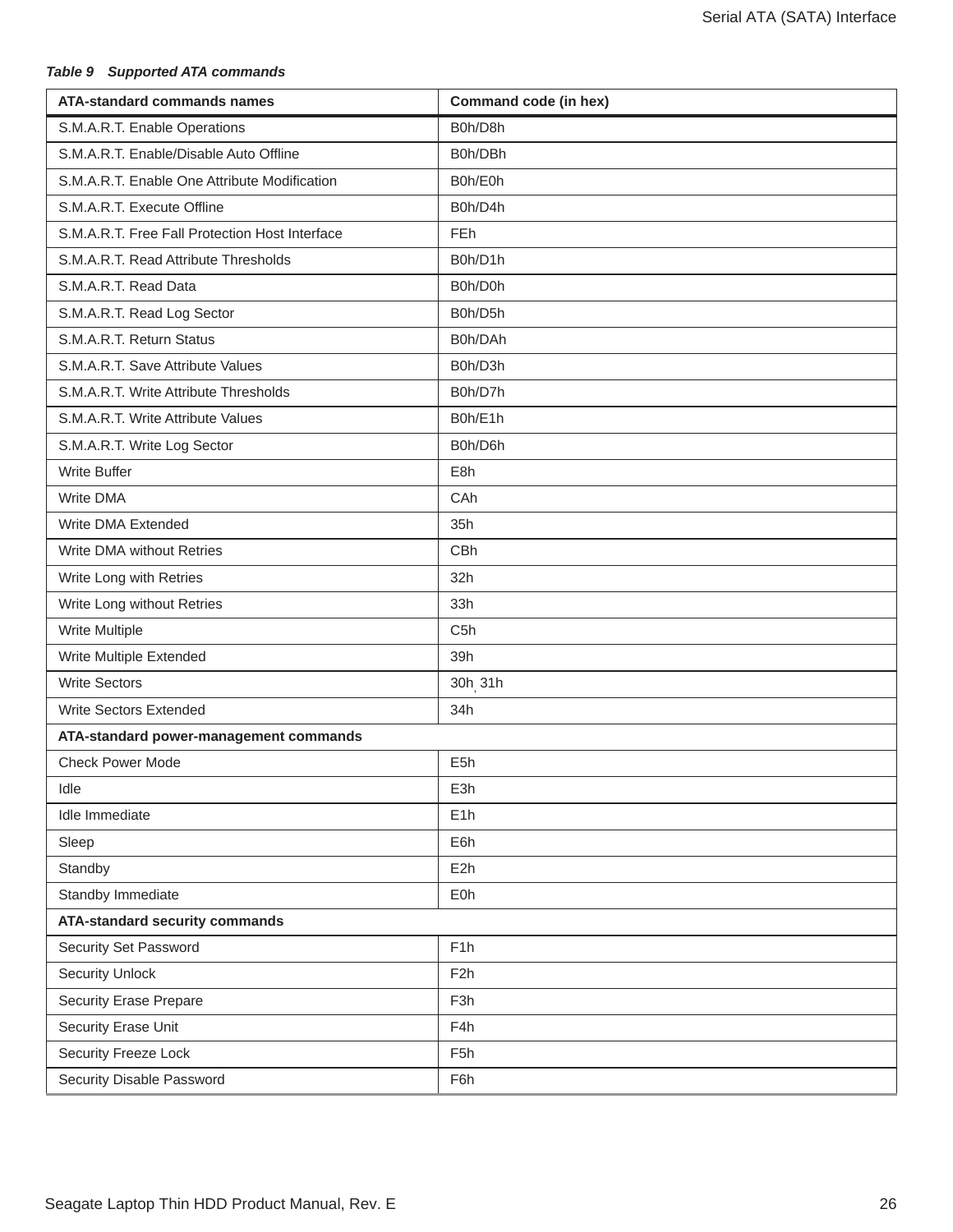#### <span id="page-27-0"></span>**6.3.1 Identify Device command**

The Identify Device command (command code  $EC_H$ ) transfers information about the drive to the host following power up. The data is organized as a single 512-byte block of data, whose contents are shown in **[Table 10](#page-27-1)**. All reserved bits or words should be set to zero. Parameters listed with an "x" are drive-specific or vary with the state of the drive. Refer to **[Drive Specifications](#page-7-0)** on page 7 for default parameter settings.

The following commands contain drive-specific features that may not be included in the Serial ATA specification.

#### <span id="page-27-1"></span>*Table 10 Identify Device command*

| Word      | <b>Description</b>                                                                                                                                | Value                                                |
|-----------|---------------------------------------------------------------------------------------------------------------------------------------------------|------------------------------------------------------|
| 0         | Configuration information:<br>• Bit $15: 0 = ATA$ ; $1 = ATAPI$<br>· Bit 7: removable media<br>· Bit 6: removable controller<br>· Bit 0: reserved | $0C5A_H$                                             |
| 1         | Number of logical cylinders                                                                                                                       | 16,383                                               |
| 2         | Specific configuration                                                                                                                            | C837H                                                |
| 3         | Number of logical heads                                                                                                                           | 16                                                   |
| 4         | Retired                                                                                                                                           | 0000 <sub>H</sub>                                    |
| 5         | Retired                                                                                                                                           | 0000 <sub>H</sub>                                    |
| 6         | Number of logical sectors per logical track: 63                                                                                                   | $003F_H$                                             |
| $7 - 9$   | Retired                                                                                                                                           | 0000 <sub>H</sub>                                    |
| $10 - 19$ | Serial number: (20 ASCII characters, $0000_H$ = none)                                                                                             | <b>ASCII</b>                                         |
| 20        | Retired                                                                                                                                           | 0000 <sub>H</sub>                                    |
| 21        | Retired                                                                                                                                           | 8000 <sub>H</sub>                                    |
| 22        | Obsolete                                                                                                                                          | 0004 <sub>H</sub>                                    |
| $23 - 26$ | Firmware revision:<br>(8 ASCII character string, padded with blanks to end of string)                                                             | X.XX                                                 |
| $27 - 46$ | Drive model number:<br>(40 ASCII characters, padded with blanks to end of string)                                                                 | ST500LM021<br>ST500LM023<br>ST500LM024<br>ST320LM010 |
| 47        | $(Bits 7-0)$<br>Maximum sectors per interrupt on Read multiple and Write multiple (16)                                                            | $8010_H$                                             |
| 48        | <b>Trusted Computing Feature set options</b>                                                                                                      | 0000 <sub>H</sub>                                    |
| 49        | Standard Standby timer, IORDY supported and may be disabled                                                                                       | 2F00 <sub>H</sub>                                    |
| 50        | Capabilities                                                                                                                                      | 4000 <sub>H</sub>                                    |
| 51        | PIO data-transfer cycle timing mode                                                                                                               | 0200 <sub>H</sub>                                    |
| 52        | Retired                                                                                                                                           | $0200_H$                                             |
| 53        | Words 54-58, 64-70 and 88 are valid                                                                                                               | 0007 <sub>H</sub>                                    |
| 54        | Number of current logical cylinders                                                                                                               | <b>XXXXH</b>                                         |
| 55        | Number of current logical heads                                                                                                                   | <b>XXXXH</b>                                         |
| 56        | Number of current logical sectors per logical track                                                                                               | $xxxx_{H}$                                           |
| $57 - 58$ | Current capacity in sectors                                                                                                                       | <b>XXXXH</b>                                         |
| 59        | Number of sectors transferred during a<br>Read Multiple or Write Multiple command                                                                 | $xxxx_{H}$                                           |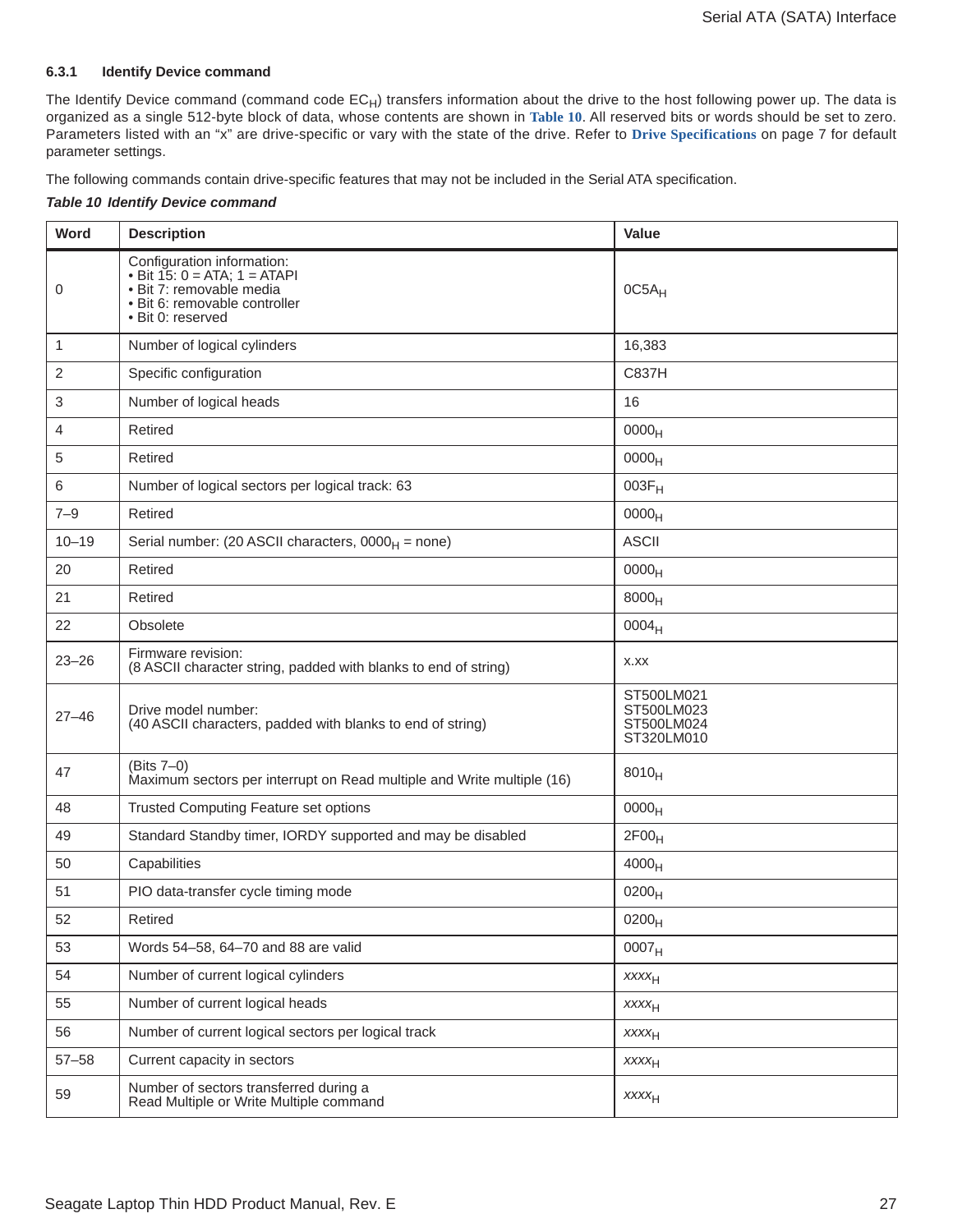#### *Table 10 Identify Device command*

| <b>Word</b> | <b>Description</b>                                                                                                                                                                                                                                                                                                             | <b>Value</b>                                                                                         |
|-------------|--------------------------------------------------------------------------------------------------------------------------------------------------------------------------------------------------------------------------------------------------------------------------------------------------------------------------------|------------------------------------------------------------------------------------------------------|
| $60 - 61$   | Total number of user-addressable sectors<br>This field contains a value that is one greater than the total number of<br>user-addressable sectors. The maximum value that shall be placed in this<br>field is OFFFFFFFh. The OFFFFFFFh value applies to all capacities over<br>137GB (see Section 2.1 for related information). | $ST500LM021 = OFFFFFF$<br>$ST500LM023 = OFFFFFF$<br>$ST500LM024 = OFFFFFF$<br>$ST320LM010 = OFFFFFF$ |
| 62          | Retired                                                                                                                                                                                                                                                                                                                        | 0000 <sub>H</sub>                                                                                    |
| 63          | Multiword DMA active and modes supported<br>(see note following this table)                                                                                                                                                                                                                                                    | xx07 <sub>H</sub>                                                                                    |
| 64          | Advanced PIO modes supported (modes 3 and 4 supported)                                                                                                                                                                                                                                                                         | 0003 <sub>H</sub>                                                                                    |
| 65          | Minimum multiword DMA transfer cycle time per word (120 ns)                                                                                                                                                                                                                                                                    | $0078_H$                                                                                             |
| 66          | Recommended multiword DMA transfer cycle time per word (120 ns)                                                                                                                                                                                                                                                                | 0078 <sub>H</sub>                                                                                    |
| 67          | Minimum PIO cycle time without IORDY flow control (240 ns)                                                                                                                                                                                                                                                                     | $0078_H$                                                                                             |
| 68          | Minimum PIO cycle time with IORDY flow control (120 ns)                                                                                                                                                                                                                                                                        | 0078 <sub>H</sub>                                                                                    |
| 69-74       | ATA-reserved                                                                                                                                                                                                                                                                                                                   | 0000 <sub>H</sub>                                                                                    |
| 75          | Queue depth                                                                                                                                                                                                                                                                                                                    | $001F_H$                                                                                             |
| 76          | Serial ATA capabilities                                                                                                                                                                                                                                                                                                        | 0D06 <sub>H</sub>                                                                                    |
| 77          | ATA-reserved                                                                                                                                                                                                                                                                                                                   | 0000 <sub>H</sub>                                                                                    |
| 78          | Serial ATA features supported                                                                                                                                                                                                                                                                                                  | $0048_H$                                                                                             |
| 79          | Serial ATA features enabled                                                                                                                                                                                                                                                                                                    | $0048_H$                                                                                             |
| 80          | Major version number                                                                                                                                                                                                                                                                                                           | $01F0_H$                                                                                             |
| 81          | Minor version number                                                                                                                                                                                                                                                                                                           | 0029 <sub>H</sub>                                                                                    |
| 82          | Command sets supported                                                                                                                                                                                                                                                                                                         | 746B <sub>H</sub>                                                                                    |
| 83          | Command sets supported                                                                                                                                                                                                                                                                                                         | 7D69 <sub>H</sub>                                                                                    |
| 84          | Command sets support extension                                                                                                                                                                                                                                                                                                 | $61E3_H$                                                                                             |
| 85          | Command sets enabled                                                                                                                                                                                                                                                                                                           | 7469                                                                                                 |
| 86          | Command sets enabled                                                                                                                                                                                                                                                                                                           | BC49 <sub>H</sub>                                                                                    |
| 87          | Command sets enable extension                                                                                                                                                                                                                                                                                                  | $61E3_H$                                                                                             |
| 88          | Ultra DMA support and current mode (see note following this table)                                                                                                                                                                                                                                                             | $xx7F_H$                                                                                             |
| 89          | Security erase time                                                                                                                                                                                                                                                                                                            | <b>XXXXH</b>                                                                                         |
| 90          | Enhanced security erase time                                                                                                                                                                                                                                                                                                   | <b>XXXXH</b>                                                                                         |
| 91          | <b>Current APM values</b>                                                                                                                                                                                                                                                                                                      | 8080 <sub>H</sub>                                                                                    |
| 92          | Master password revision code                                                                                                                                                                                                                                                                                                  | FFE <sub>H</sub>                                                                                     |
| 93          | Hardware reset value (see description following this table)                                                                                                                                                                                                                                                                    | <b>XXXXH</b>                                                                                         |
| 94          | Auto acoustic management setting                                                                                                                                                                                                                                                                                               | <b>XXXXH</b>                                                                                         |
| 95          | Stream Min. Request Size                                                                                                                                                                                                                                                                                                       | 0000 <sub>H</sub>                                                                                    |
| 96          | Streaming Transfer Time - DMA                                                                                                                                                                                                                                                                                                  | 0000 <sub>H</sub>                                                                                    |
| 97          | Streaming Access Latency - DMA and PIO                                                                                                                                                                                                                                                                                         | 0000 <sub>H</sub>                                                                                    |
| 98-99       | <b>Streaming Performance Granularity</b>                                                                                                                                                                                                                                                                                       | 0000 <sub>H</sub>                                                                                    |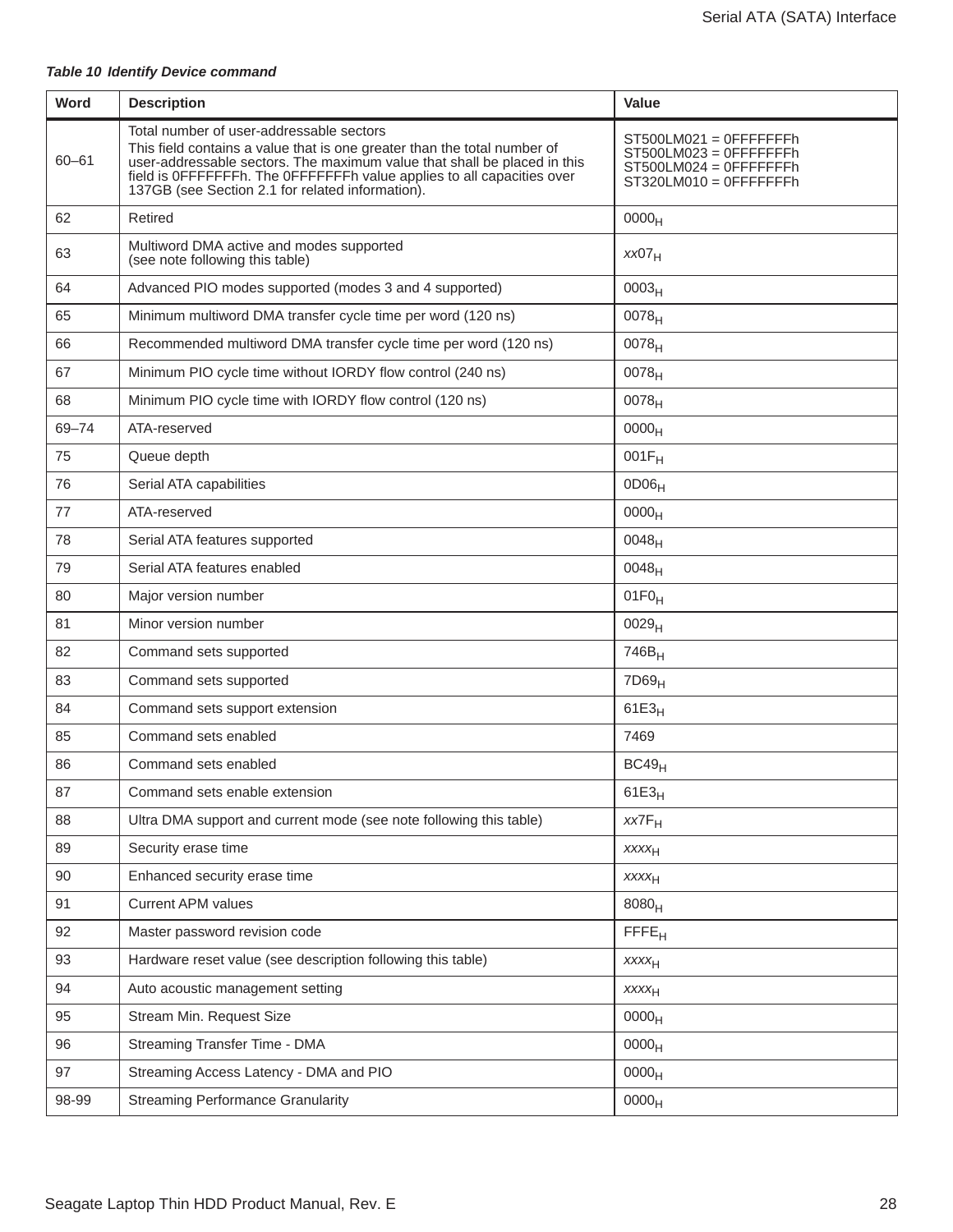#### *Table 10 Identify Device command*

| Word        | <b>Description</b>                                                                                                                                                                                                          | Value                                                                                                          |
|-------------|-----------------------------------------------------------------------------------------------------------------------------------------------------------------------------------------------------------------------------|----------------------------------------------------------------------------------------------------------------|
| $100 - 103$ | Total number of user-addressable LBA sectors available<br>(see Section 3.2 for related information)<br>These words are required for drives that support the 48-bit addressing<br>feature. Maximum value: 0000FFFFFFFFFFFFh. | ST500LM021 = 976,773,168<br>ST500LM023 = 976,773,168<br>ST500LM024 = 976,773,168<br>$ST320LM010 = 625,142,448$ |
| 104         | Streaming Transfer Time - PIO                                                                                                                                                                                               | 0000 <sub>H</sub>                                                                                              |
| 105         | Reserved                                                                                                                                                                                                                    | 0000 <sub>H</sub>                                                                                              |
| 106         | Physical sector size / Logical sector size                                                                                                                                                                                  | 6003 <sub>H</sub>                                                                                              |
| 107         | Seagate reserved                                                                                                                                                                                                            | 0000 <sub>H</sub>                                                                                              |
| 108-111     | The mandatory value of the world wide name (WWN) for the drive. NOTE:<br>This field is valid if word 84, bit 8 is set to 1 indicating 64-bit WWN support.                                                                   | Each drive will have a unique value.                                                                           |
| 112-118     | ATA-reserved                                                                                                                                                                                                                | 0000 <sub>H</sub>                                                                                              |
| 119         | Free Fall Protection support (bit 5)                                                                                                                                                                                        | 1 = Free Fall Protection supported<br>$0 =$ Free Fall Protection not supported                                 |
| 120         | Free Fall Protection enable/disable (bit 5)                                                                                                                                                                                 | 1 = Free Fall Protection feature is enabled<br>$0 =$ Free Fall Protection feature is disabled                  |
| $121 - 127$ | ATA-reserved                                                                                                                                                                                                                | 0000 <sub>H</sub>                                                                                              |
| 128         | Security status                                                                                                                                                                                                             | $0021_H$                                                                                                       |
| 129-159     | Seagate-reserved                                                                                                                                                                                                            | <b>XXXXH</b>                                                                                                   |
| 160-221     | ATA-reserved                                                                                                                                                                                                                | 0000 <sub>H</sub>                                                                                              |
| 222         | Transport major version number                                                                                                                                                                                              | $101F_H$                                                                                                       |
| $223 - 254$ | ATA-reserved                                                                                                                                                                                                                | 0000 <sub>H</sub>                                                                                              |
| 255         | Integrity word                                                                                                                                                                                                              | $XXAS_H$                                                                                                       |

**Note** See the bit descriptions below for words 63, 88 and 93 of the Identify Drive data. (on next page)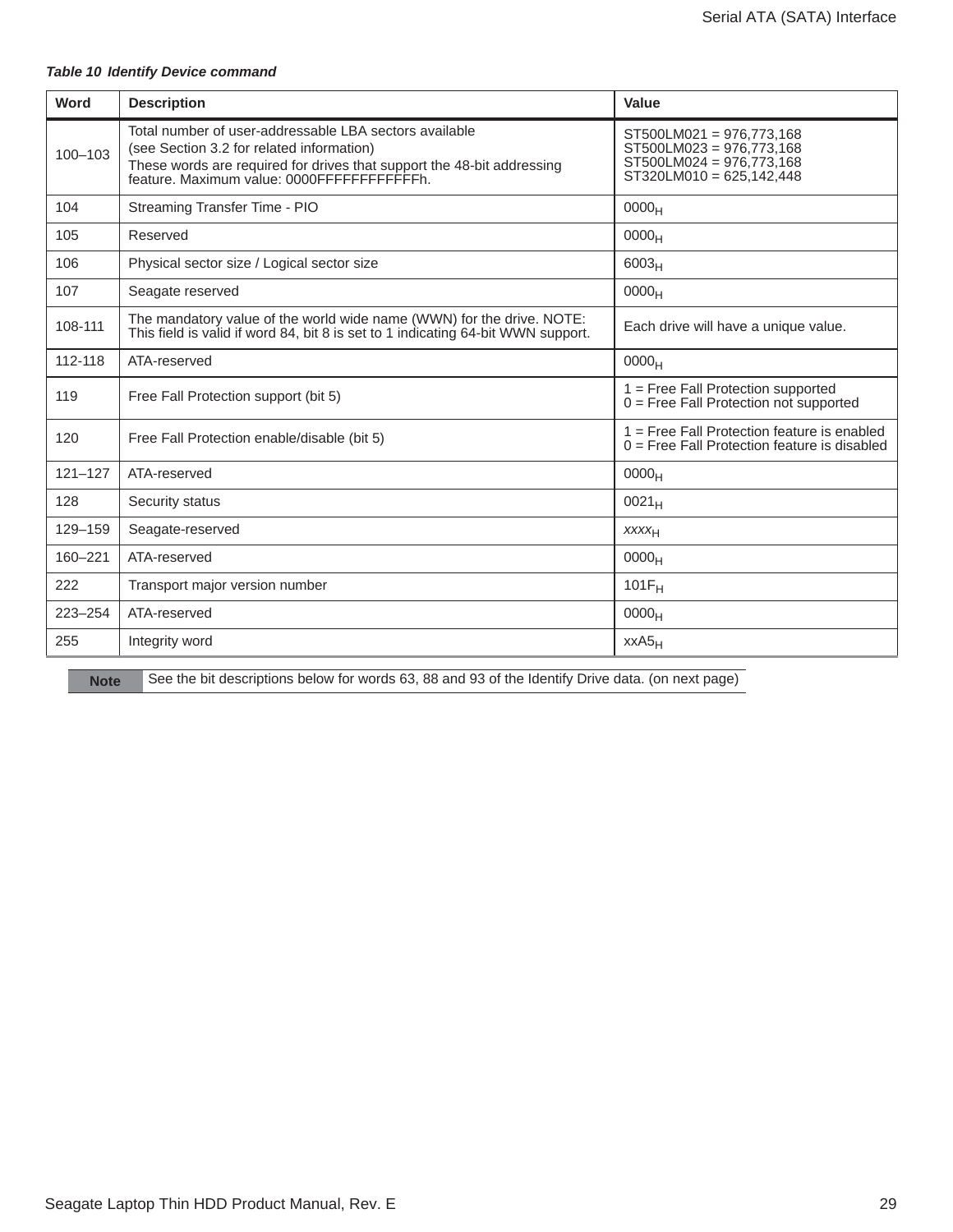#### *Table 11 Bit Descriptions*

| Description (if bit is set to 1) |                                                                                                      |  |
|----------------------------------|------------------------------------------------------------------------------------------------------|--|
| Bit                              | Word 63                                                                                              |  |
| $\Omega$                         | Multiword DMA mode 0 is supported.                                                                   |  |
| 1                                | Multiword DMA mode 1 is supported.                                                                   |  |
| 2                                | Multiword DMA mode 2 is supported.                                                                   |  |
| 8                                | Multiword DMA mode 0 is currently active.                                                            |  |
| 9                                | Multiword DMA mode 1 is currently active.                                                            |  |
| 10                               | Multiword DMA mode 2 is currently active.                                                            |  |
| Bit                              | Word 88                                                                                              |  |
| 0                                | Ultra DMA mode 0 is supported.                                                                       |  |
| 1                                | Ultra DMA mode 1 is supported.                                                                       |  |
| 2                                | Ultra DMA mode 2 is supported.                                                                       |  |
| 3                                | Ultra DMA mode 3 is supported.                                                                       |  |
| 4                                | Ultra DMA mode 4 is supported.                                                                       |  |
| 5                                | Ultra DMA mode 5 is supported.                                                                       |  |
| 6                                | Ultra DMA mode 6 is supported.                                                                       |  |
| 8                                | Ultra DMA mode 0 is currently active.                                                                |  |
| 9                                | Ultra DMA mode 1 is currently active.                                                                |  |
| 10                               | Ultra DMA mode 2 is currently active.                                                                |  |
| 11                               | Ultra DMA mode 3 is currently active.                                                                |  |
| 12                               | Ultra DMA mode 4 is currently active.                                                                |  |
| 13                               | Ultra DMA mode 5 is currently active.                                                                |  |
| 14                               | Ultra DMA mode 6 is currently active.                                                                |  |
| Bit                              | Word 93                                                                                              |  |
| 13                               | 1 = 80-conductor cable detected, CBLID above VIH<br>0 = 40-conductor cable detected, CBLID below VIL |  |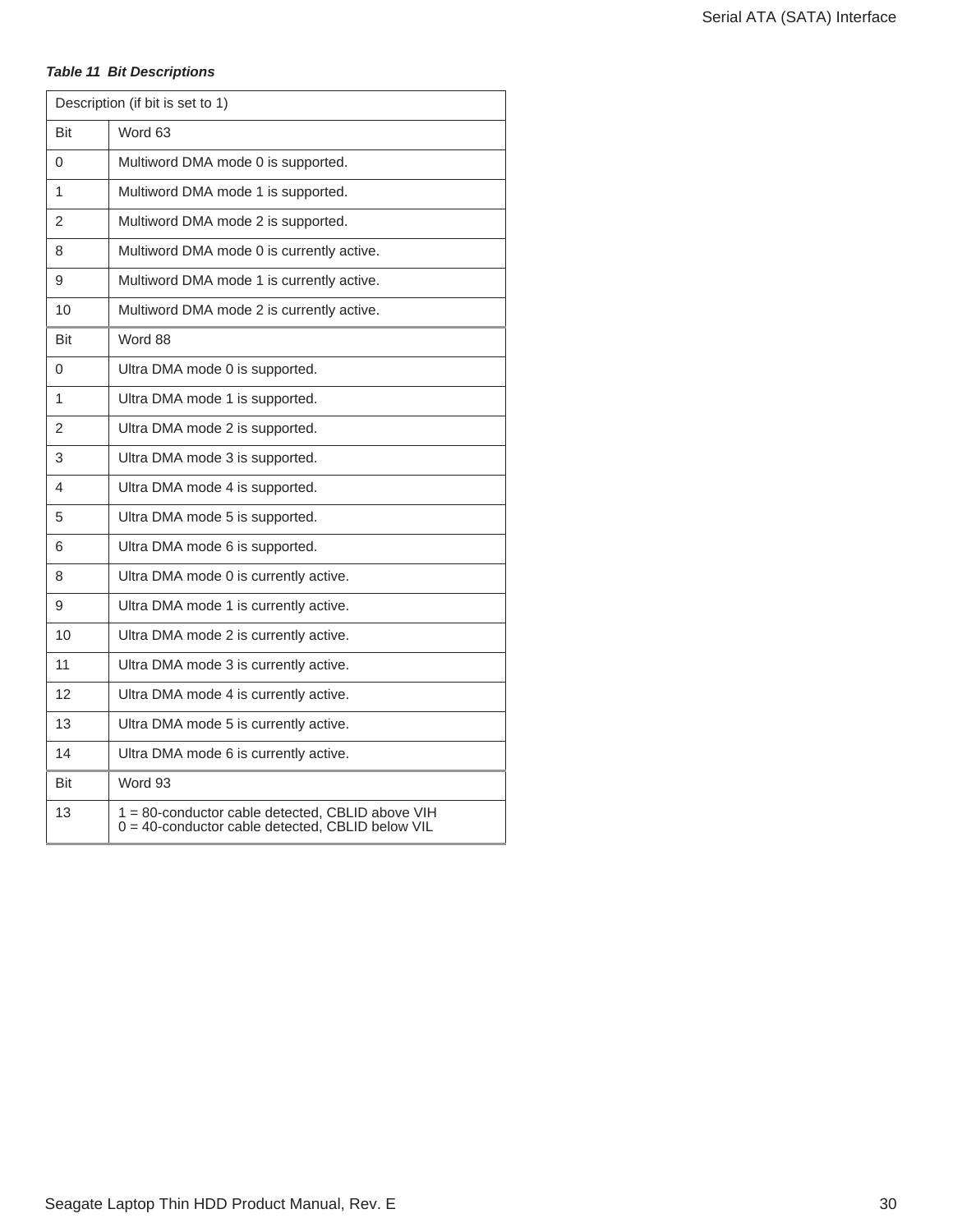#### <span id="page-31-0"></span>**6.3.2 Set Features command**

This command controls the implementation of various features that the drive supports. When the drive receives this command, it sets BSY, checks the contents of the Features register, clears BSY and generates an interrupt. If the value in the register does not represent a feature that the drive supports, the command is aborted. Power-on default has the read look-ahead and write caching features enabled.

The acceptable values for the Features register are defined as follows:

#### *Table 12 Set Features command values*

| 02 <sub>H</sub> | Enable write cache (default).                                                                    |
|-----------------|--------------------------------------------------------------------------------------------------|
| 03 <sub>H</sub> | Set transfer mode (based on value in Sector Count register).<br>Sector Count register values:    |
|                 | 00 <sub>H</sub> Set PIO mode to default (PIO mode 2).                                            |
|                 | 01 <sub>H</sub> Set PIO mode to default and disable IORDY (PIO mode 2).                          |
|                 | 08 <sub>H</sub> PIO mode 0                                                                       |
|                 | 09 <sub>H</sub> PIO mode 1                                                                       |
|                 | 0A <sub>H</sub> PIO mode 2                                                                       |
|                 | 0B <sub>H</sub> PIO mode 3                                                                       |
|                 | 0CH PIO mode 4 (default)                                                                         |
|                 | 20 <sub>H</sub> Multiword DMA mode 0                                                             |
|                 | 21 <sub>H</sub> Multiword DMA mode 1                                                             |
|                 | 22 <sub>H</sub> Multiword DMA mode 2                                                             |
|                 | 40 <sub>H</sub> Ultra DMA mode 0                                                                 |
|                 | 41 <sub>H</sub> Ultra DMA mode 1                                                                 |
|                 | 42 <sub>H</sub> Ultra DMA mode 2                                                                 |
|                 | 43 <sub>H</sub> Ultra DMA mode 3                                                                 |
|                 | 44 <sub>H</sub> Ultra DMA mode 4                                                                 |
|                 | 45 <sub>H</sub> Ultra DMA mode 5                                                                 |
|                 | 46 <sub>H</sub> Ultra DMA mode 6                                                                 |
| 55 <sub>H</sub> | Disable read look-ahead (read cache) feature.                                                    |
| 82 <sub>H</sub> | Disable write cache                                                                              |
| $AA_H$          | Enable read look-ahead (read cache) feature (default).                                           |
| $C1_H$          | Disable the Free Fall Protection feature $(41_H$ above enables the Free Fall Protection feature) |
| $F1_H$          | Report full capacity available                                                                   |

At power-on, or after a hardware or software reset, the<br> **Note** default values of the features are as indicated above default values of the features are as indicated above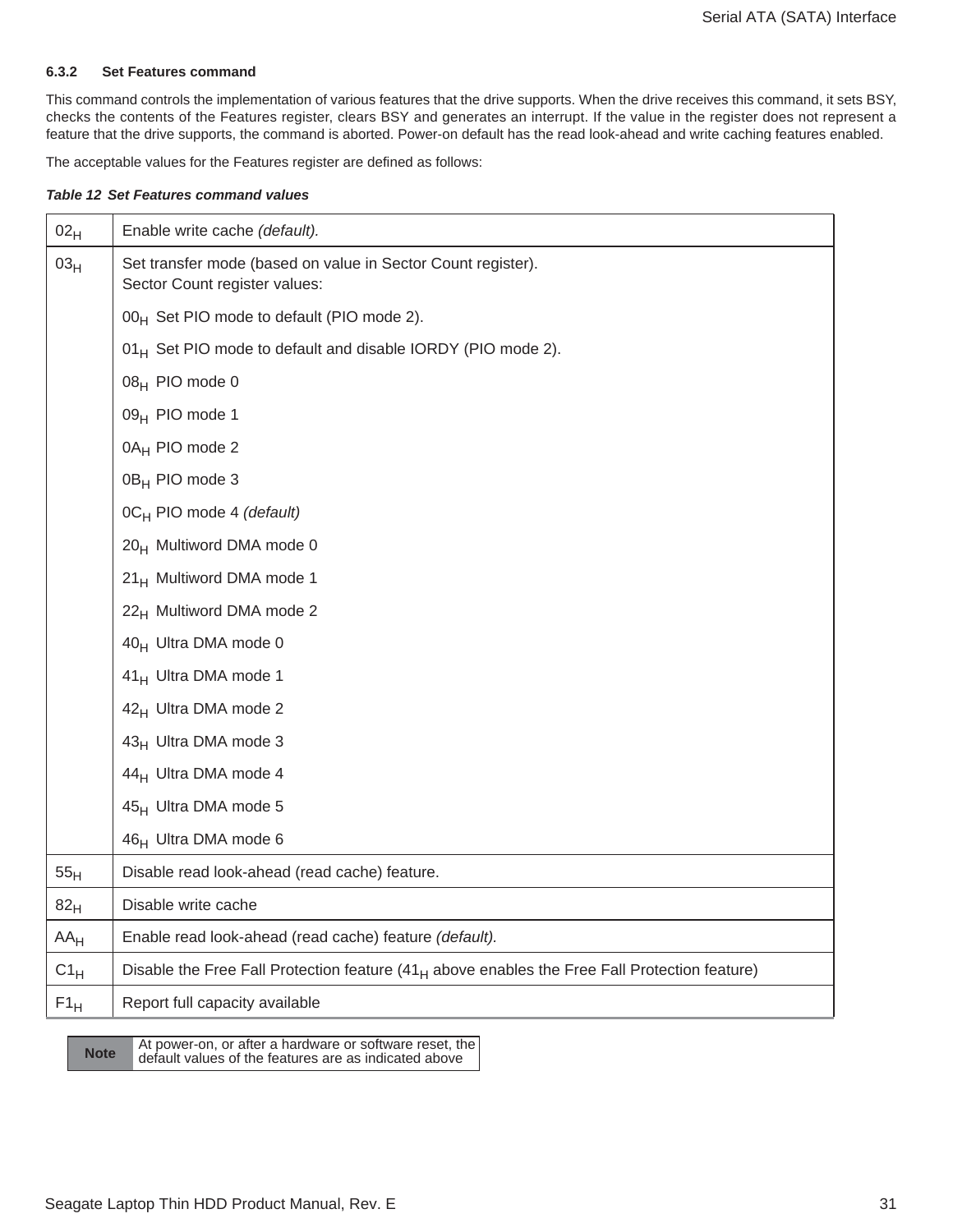#### <span id="page-32-0"></span>**6.3.3 S.M.A.R.T. commands**

S.M.A.R.T. provides near-term failure prediction for disk drives. When S.M.A.R.T. is enabled, the drive monitors predetermined drive attributes that are susceptible to degradation over time. If self-monitoring determines that a failure is likely, S.M.A.R.T. makes a status report available to the host. Not all failures are predictable. S.M.A.R.T. predictability is limited to the attributes the drive can monitor. For more information on S.M.A.R.T. commands and implementation, see the *Draft ATA-5 Standard.*

SeaTools diagnostic software activates a built-in drive self-test (DST S.M.A.R.T. command for D4 $_{H}$ ) that eliminates unnecessary drive returns. The diagnostic software ships with all new drives and is also available at: [http://www.sea](http://www.seagate.com/support/downloads/seatools/)gate.com/support/downloads/seatools/.

This drive is shipped with S.M.A.R.T. features disabled. Users must have a recent BIOS or software package that supports S.M.A.R.T. to enable this feature. The table below shows the S.M.A.R.T. command codes that the drive uses.

| Code in features register | S.M.A.R.T. command                               |
|---------------------------|--------------------------------------------------|
| DO <sub>H</sub>           | S.M.A.R.T. Read Data                             |
| $D2_H$                    | S.M.A.R.T. Enable/Disable Attribute Autosave     |
| D3 <sub>H</sub>           | S.M.A.R.T. Save Attribute Values                 |
| $D4_H$                    | S.M.A.R.T. Execute Off-line Immediate (runs DST) |
| D5 <sub>H</sub>           | S.M.A.R.T. Read Log Sector                       |
| D6 <sub>H</sub>           | S.M.A.R.T. Write Log Sector                      |
| D8 <sub>H</sub>           | S.M.A.R.T. Enable Operations                     |
| D9 <sub>H</sub>           | S.M.A.R.T. Disable Operations                    |
| DA <sub>H</sub>           | S.M.A.R.T. Return Status                         |
|                           |                                                  |

#### *Table 13 S.M.A.R.T. Commands*

| <b>Note</b> | If an appropriate code is not written to the Features Register, the   |
|-------------|-----------------------------------------------------------------------|
|             | command is aborted and 0x04 (abort) is written to the Error register. |